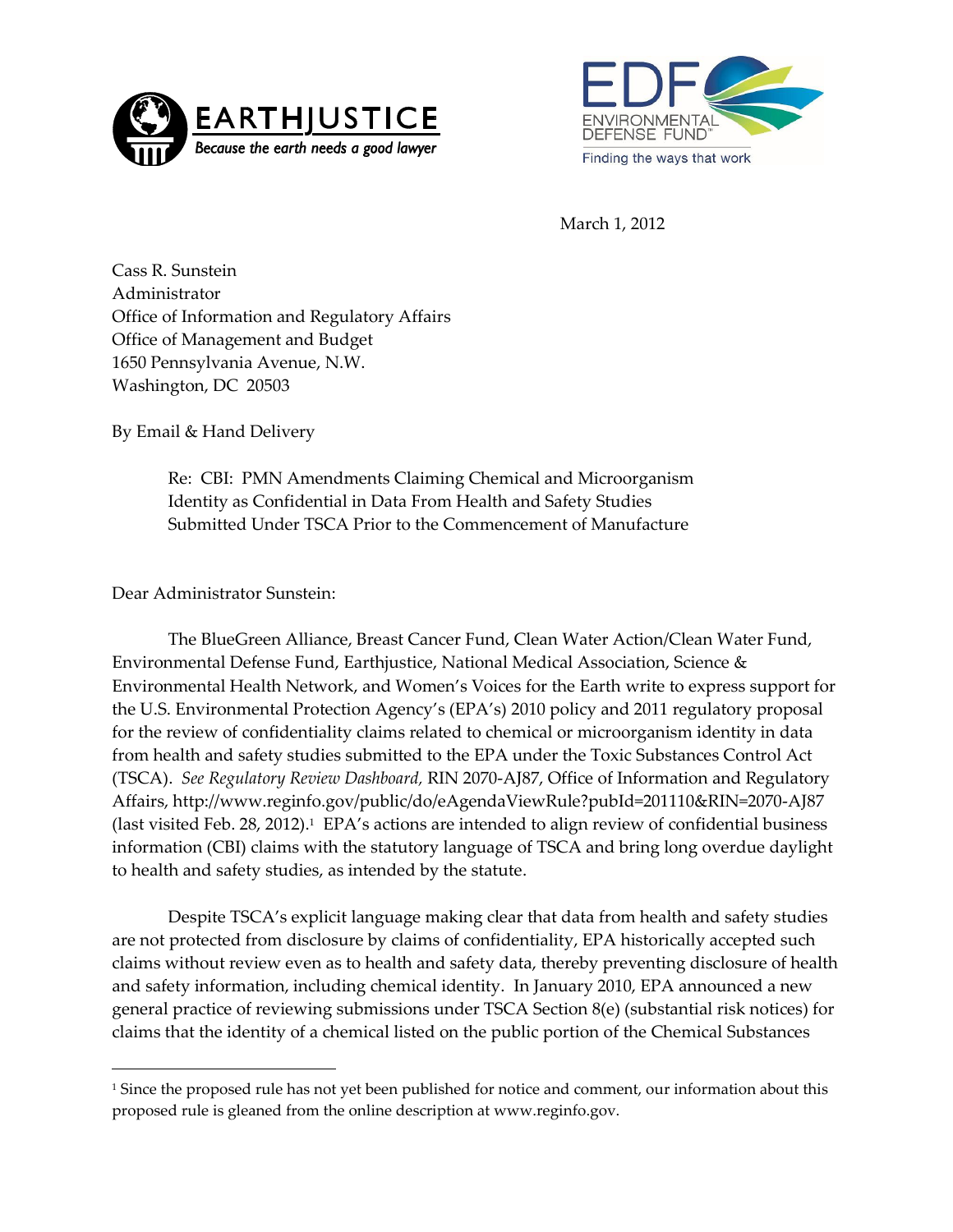Inventory of TSCA (the Inventory) is CBI. *See* Claims of Confidentiality of Certain Chemical Identities Submitted under Section 8(e) of the Toxic Substances Control Act, 75 Fed. Reg. 3462 (Jan. 21, 2010). In accordance with the January announcement, where a health and safety study submitted under Section 8(e) involves a chemical identity listed on the public portion of the Inventory, EPA now reviews such claims and 'expects to find that the chemical identity clearly is not entitled to confidential treatment.' *Id*. In May, 2010, EPA announced that it would initiate a general practice of reviewing confidentiality claims for chemical identities in all health and safety studies, and in data from health and safety studies submitted under TSCA even if they are not listed on the public Inventory. *See* Notice of General Practice of Reviewing Confidentiality Claims for Chemical Identities in Health and Safety Studies and Data from Health and Safety Studies Submitted Under the Toxic Substances Control Act, 75 Fed. Reg. 29,754 (May 27, 2010) (the May Notice). The current proposal to amend regulations related to disclosure of health and safety information submitted to EPA during the premanufacture notice (PMN) process would build upon EPA's prior efforts to evaluate CBI claims in the context of health and safety studies in a manner that is consistent with the language and intent of TSCA Section 14.

In a recent White Paper made public on January 19, 2012, the American Chemistry Council (ACC) makes sweeping assertions about the potential impact of EPA's policy, not only arguing against EPA's proposed regulations related to health and safety studies submitted during the PMN process, but launching a broadside attack on the policies announced by EPA in 2010. *See generally* ACC White Paper, TSCA Protects Confidential Chemical Identities in Health and Safety Studies from Disclosure (January 19, 2012) (ACC White Paper). As discussed below, ACC's argument has a number of searing flaws:

- Perhaps most significantly, ACC ignores the plain language of TSCA and substitutes a balancing test weighing interests against one another. Section 14 of TSCA, however, contains a general provision governing disclosure of data outside of the context of health and safety studies, 15 U.S.C. § 2613(a), which protects information that is exempt from disclosure under the Freedom of Information Act as a trade secret, and another explicit provision applicable to "Data from health and safety studies," 15 U.S.C. § 2613(b), which makes clear that any data reported to EPA from a health and safety study is not protected from disclosure unless it qualifies as CBI and reveals process or, in the case of a mixture, portion information. Information about chemical identity in health and safety studies, thus, is not protected unless it is CBI and would reveal process or portion information, a determination that should be made through the substantiation process as EPA reviews CBI claims.
- ACC mischaracterizes the legislative history of TSCA. The legislative record makes clear that Congress heard testimony about the protection of CBI and intended to allow the disclosure of chemical identity within health and safety studies. *See, e.g.,* H.R. Rep. No. 94-1341, at 51 (1976), Legis. Hist. at 458 ('the Committee intends to protect confidential trade secret information respecting the specific *formulation* of a mixture.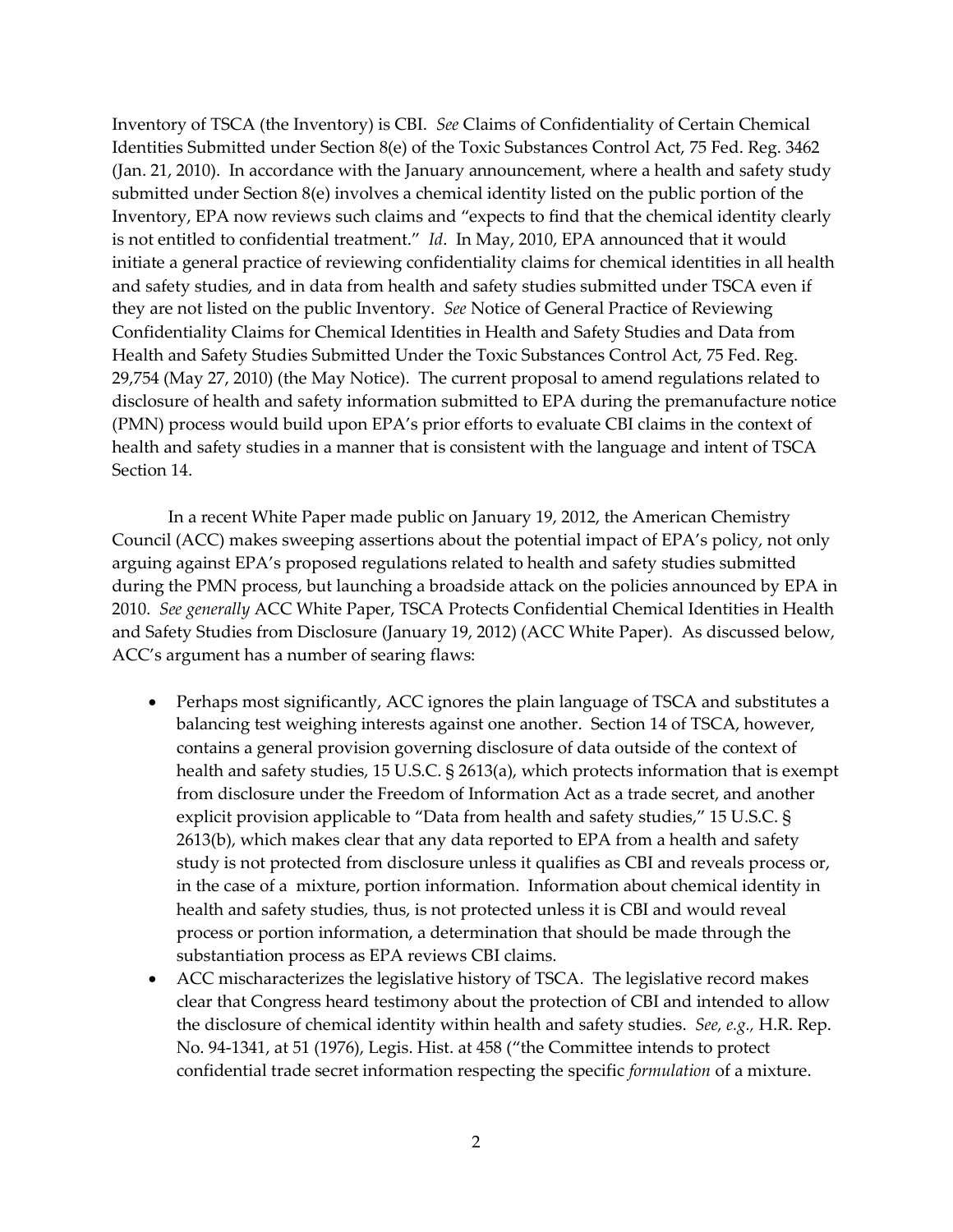However, the Committee does not intend to prohibit the Administrator from disclosing the *chemical substances* comprising the mixture....") (emphasis added).

- ACC's proposal to substitute generic names for chemical identities where those identities would not reveal process or portion information and, thus, would not fit under the exceptions allowed by Section  $14(b)$  – is not consistent with the statutory mandate. As described below, the use of generic identifiers as a substitute for the disclosure of chemical identity is contemplated only for information published in the Federal Register in compliance with Section 5 but, even then, not in the context of health and safety studies. Moreover, the use of generic names is inadequate to make available health and safety information to the public.
- ACC states that disclosure of chemical identity data in health and safety studies "may have serious adverse impacts on innovation and on small business" and "may help drive chemical industry jobs overseas," but offers no quantification or meaningful analysis of such claims. ACC provides no evaluation of the direct or indirect costs and benefits and no evidence that in fact the economic and social costs of EPA's policy outweigh its benefits. Indeed, ACC completely ignores the benefits of transparency to innovation and stimulation of the economy. ACC's arguments are simply an attempt to cast aspersions on policy that furthers this Administration's commitments to greater transparency and open scientific inquiry.<sup>2</sup>

Below please find a more detailed discussion of EPA's proposal, the requirements of TSCA Section 14, Congressional intent to make information about chemical identity in the context of health and safety studies public, and other policy considerations. At the outset, though, we want to outline our agreement with some aspects of the ACC White Paper.

 First, where disclosure of confidential chemical identity would also reveal process or portion information, that chemical identity falls under the explicit exceptions in Section 14(b) and would be protected from disclosure. 3

 $\overline{a}$ 

<sup>2</sup> In a one page handout released on January 20, 2012 for a meeting with OMB, industry representatives offered one anecdotal example of the possible adverse impact on innovation, focusing on what disclosure might have meant for Proctor & Gamble, which delivered a PMN that included a significant number of health and safety studies to EPA. *TSCA: PMN Amendments Claiming Chemical Identity in Studies as CBI,* ACC/ACI/IFRA/OMB Meeting Talking Points (January 20, 2012),

[http://www.whitehouse.gov/sites/default/files/omb/assets/oira\\_2070/2070\\_01202012-2.pdf.](http://www.whitehouse.gov/sites/default/files/omb/assets/oira_2070/2070_01202012-2.pdf) The vast majority of PMNs, however, include no health and safety studies. E-mail from Greg Schweer, Chief, New Chemicals Management Branch, EPA, to Richard Denison, Senior Scientist, Environmental Defense Fund (Feb. 29, 2012) (on file with author) (more than 80% of PMNs include no health and safety study). <sup>3</sup> *See* ACC White Paper at 2; however, the ACC White Paper conflates the exception with the rule. EPA's policies call for substantiation of CBI claims. EPA has not until now required substantiation of CBI claims for chemical identity made with the submission of PMNs. In order to maintain chemical identity as confidential, however, the submitter must reassert and substantiate claims with the Notice of Commencement to Manufacture (NoC). If disclosure of a chemical identity that otherwise qualifies as CBI would, in fact, reveal process or portion information, then the CBI claim would be substantiated. ACC inexplicably argues, though, that the fact that 'some' chemical identities can reveal process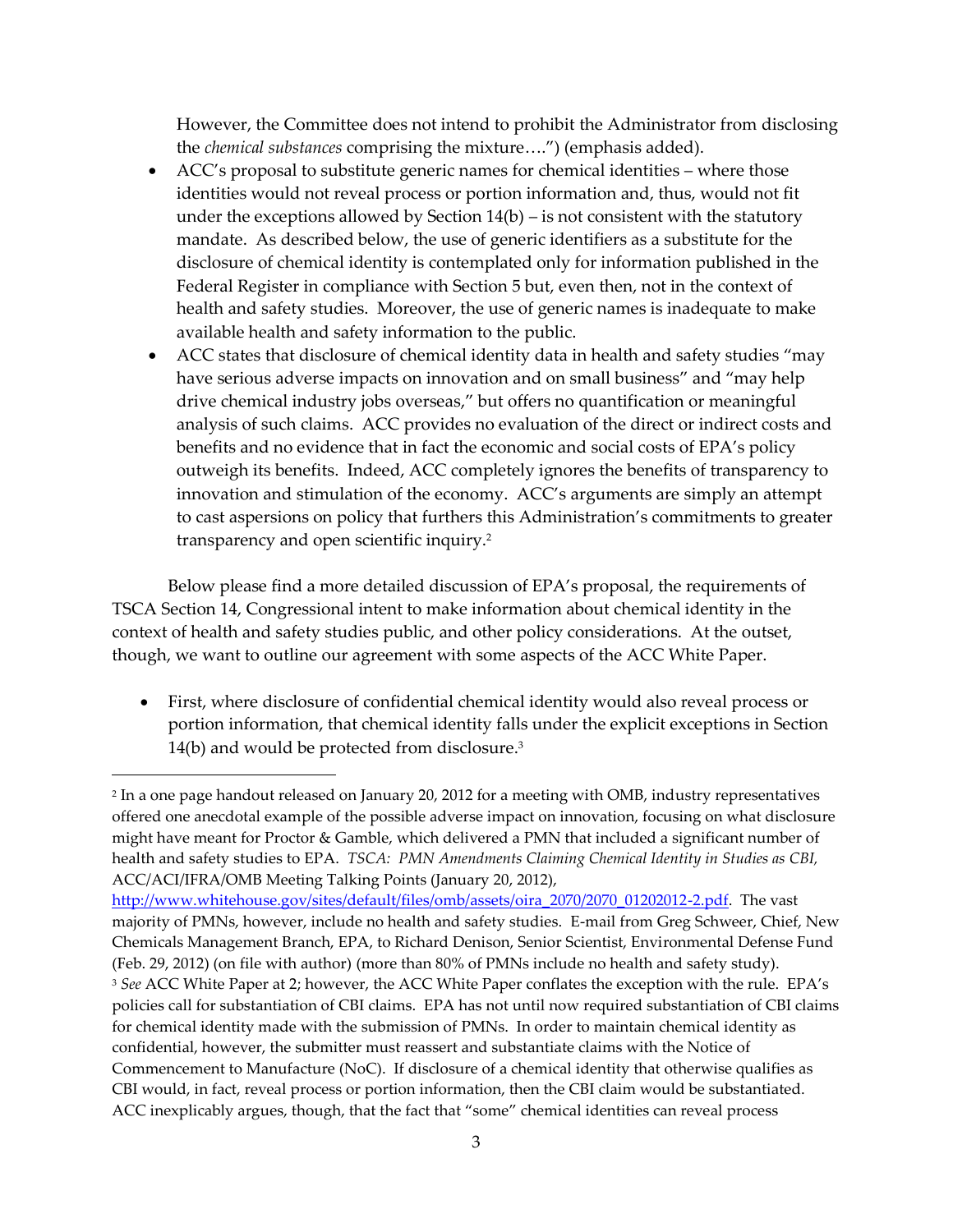- Second, Section 14(b) does not cover  $R \& D$  chemicals or mixtures, and thus excludes health and safety studies of R & D chemicals and R & D mixtures. 4
- Third, EPA can and should require up-front substantiation of CBI claims.<sup>5</sup>
- Fourth, EPA can and should require reassertion and re-substantiation of CBI claims, allowing claims that are not reasserted and re-substantiated to expire.<sup>6</sup>

As discussed below, we urge OIRA to approve the publication of EPA's proposed PMN Amendments regarding claims of confidentiality related to data in health and safety studies submitted under TSCA. The proposal is an important step toward making health and safety information available to the public and will help to bring agency action in line with the mandates and purpose of TSCA.

I. EPA's Proposed Regulation is a Long Overdue Step Toward Bringing Practice into Line with the Intent and Mandate of TSCA and with This Administration's Commitment to Transparency and Scientific Inquiry

Health and safety studies are submitted to EPA under various sections of TSCA, including Section 4 (testing requirements), Section 5 (pre-manufacture notices), Section  $8(a)(2)(E)$  (report of existing data on environmental and health effects), Section  $8(d)$  (submission of health and safety studies by manufacturers, processors, and distributors of chemical substances or mixtures in commerce or those who propose to manufacture, process or distribute chemical substances or mixtures) and Section 8(e) (substantial risk notices). *See* 15 U.S.C. §§ 2603, 2604, 2607(a), (d)-(e). For too long, health and safety information, even including information indicating that chemical substances or mixtures present a substantial risk of injury to health or the environment, has been shielded from the public by EPA's passive acceptance of CBI claims. For too long key health and safety information about chemicals that are planned for use in the marketplace has been kept secret. EPA's 2010 policies and the current proposal regarding health and safety information submitted to EPA as part of the PMN process are welcome steps toward making more health and safety information available to the public in accordance with TSCA Section 14(b).

Historically, critical health and safety information has been shielded from public view because of both submitters' assertions of excessive and often unfounded CBI claims and the failure of EPA to routinely review and reach determinations as to the legitimacy of those claims.

information somehow supports its argument that, more broadly, TSCA protects chemical identity. *See* ACC White Paper at 13.

<sup>4</sup> *See* ACC White Paper at 2. Section 14(b) applies to any health and safety study with respect to any chemical substance or mixture that 'has been offered for commercial distribution,' for which testing is required under Section 4, or for which a PMN or Significant New Use Notice (SNUN) is required under Section 5. 15 U.S.C § 2613(b)(1)(A). By its terms, Section 14(b) does not apply to R & D chemicals and mixtures, and is triggered at the point of the premanufacture notice. *See id., see also* 15 U.S.C. § 2604. <sup>5</sup> *See* ACC White Paper at 6.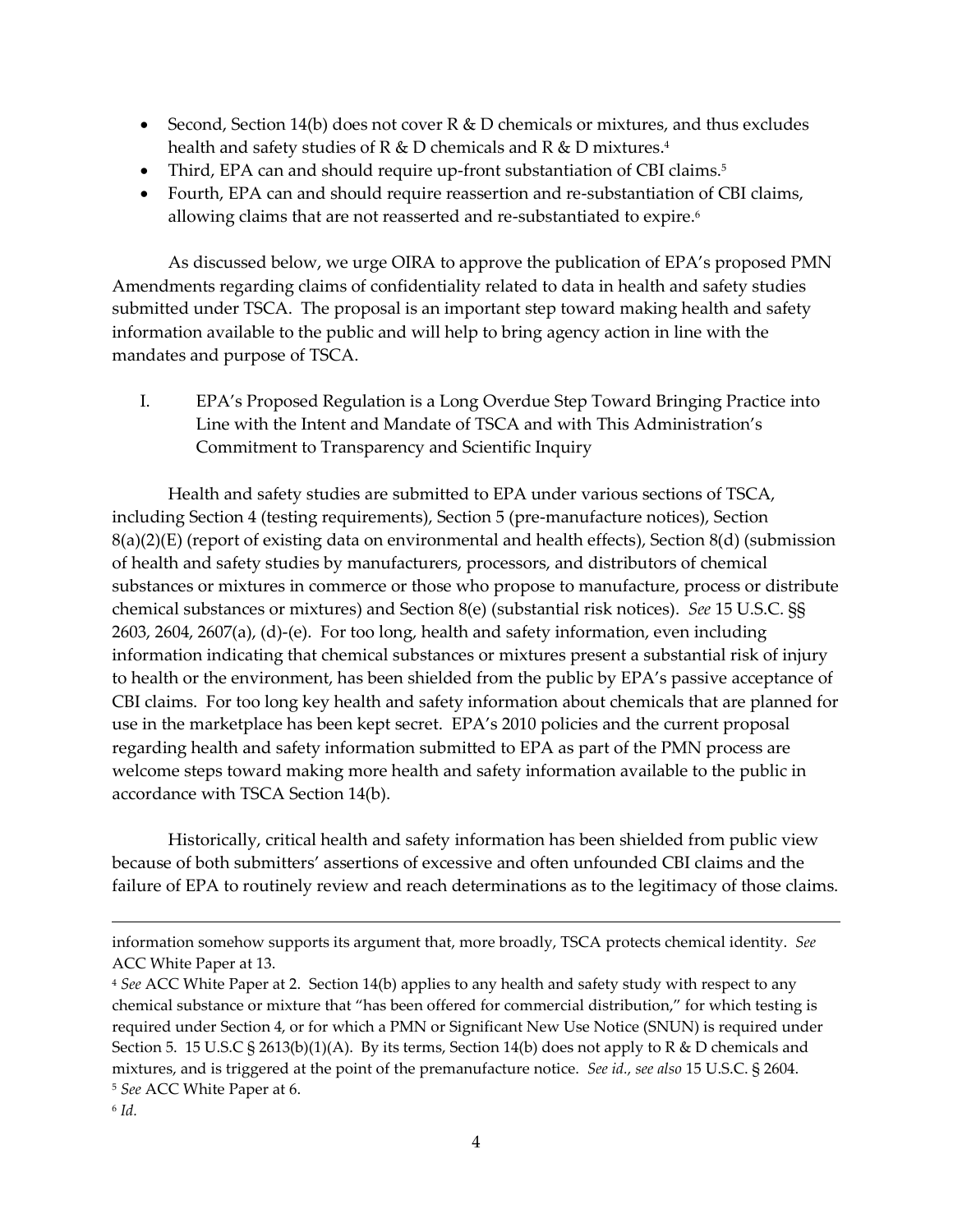*See* Sheila A. Ferguson, et al., EPA-HQ-OPPT-2002-0054-0074, Influence of CBI Requirements on TSCA Implementation, Hampshire Research Assocs. (Mar. 1992), at iii ('While there are several circumstances under which data submitted by companies are and should be handled as legitimate trade secrets, the majority of the confidentiality claims affecting data submitted under TSCA have not been substantiated, and a significant fraction of these claims would appear not to be supportable under the statute.'). Nineteen years ago, EPA identified 'inappropriate confidentiality claims' as impairing 'the dual goals of public education about chemical substances and public participation' that were enshrined in TSCA. *See* EPA Office of Pollution Prevention and Toxics, Final Action Plan: TSCA Confidential Business Information Reform 5 (Jun. 20, 1994) (Final Action Plan). EPA's Final Action Plan stated, 'The unmistakable purpose behind the participatory opportunities provided in TSCA is to afford the public the chance to contribute meaningfully to the regulatory process' and indicated that inappropriate CBI claims were thwarting the legislative purpose of TSCA. *Id.* at 3, 5. Nonetheless, industry claims of CBI protection for health and safety information and, in particular, for chemical identity, have continued unabated and virtually unchecked.

A study undertaken by the U.S. Governmental Accountability Office (GAO) in 2005 acknowledged the problem, recognizing that under TSCA 'chemical companies claim much of the data submitted as confidential.' GAO, GAO-05-458, Chemical Regulation: Options Exist to Improve EPA's Ability to Assess Health Risks and Manage Its Chemical Review Program, at introduction (2005). The GAO noted the relevance of information provided under TSCA to the general public:

Individual citizens or community groups may have a specific interest in information on the risks of chemicals that are produced or used in nearby facilities. For example, neighborhood organizations can use such information to engage in dialogues with chemical companies about reducing chemical risks, preventing accidents, and limiting chemical exposures.

*Id.* at 32. At the time of its study, the GAO reported that although "EPA has the authority to evaluate the appropriateness of these confidentiality claims," the agency stated that it lacked the resources to challenge large numbers of claims. *Id.* at introduction. Indeed, EPA's reluctance to review claims was related to the scale of the problem. *Id.* at 32-33 (noting that a 1992 EPA study 'indicated that problems with inappropriate claims were extensive'). If fully implemented, EPA's new policy, under which it engages in a general practice of reviewing confidentiality claims for chemical identities in health and safety studies and data from those studies, and by which it announced that it does not expect such chemical identities to be entitled to confidential treatment unless they explicitly contain process information or reveal portions of a mixture, will begin to bring practice into line with the statute.

Notably, absent specific chemical names, the information in health and safety studies can be rendered all but useless to the scientific community, chemical users, state, Tribal and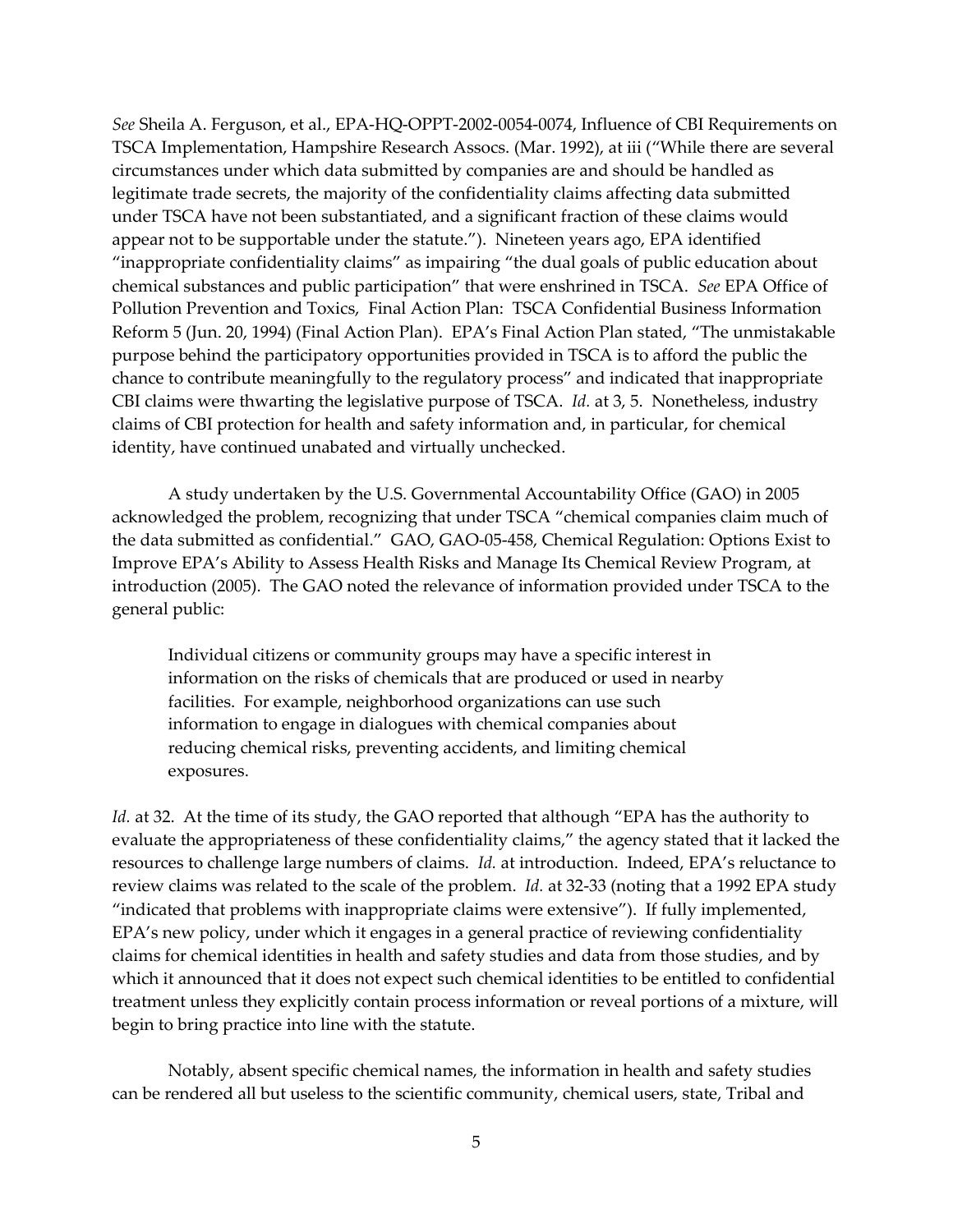local government officials, and the public. Consider, for example, the health and environmental risk information provided in Section 8(e) substantial risk notices. These notices describe health and safety studies or data that reasonably support the conclusion that certain chemical substances or mixtures present a substantial risk of injury to health or the environment. 15 U.S.C. § 2607(e).<sup>7</sup> Among other health and environmental risks, Section 8(e) notices describe studies and other evidence linking particular chemicals with cancer, reproductive and developmental abnormalities, mutagenesis, and neurotoxicity. Though all Section 8(e) notices are posted on EPA's website, companies have frequently asserted that the names of the chemicals at issue constituted CBI, and EPA historically accepted these claims without question unless someone sought information through a request under the Freedom of Information Act  $(FOIA)$ , 5 U.S.C. § 552(a). Thus chemical names were – and continue to be – redacted from a significant number of Section 8(e) notices posted on EPA's website, including a majority of the chemicals covered by the notices received during some months. *See, e.g., TSCA Section 8(e) Notices*, EPA,

<http://www.epa.gov/opptintr/tsca8e/pubs/8emonthlyreports/2009/8enov2009.html> (last visited Feb. 28, 2012). EPA statistics indicate that for fiscal years 2006 through 2009, nearly 70% of Section 8(e) notices submitted to EPA contained CBI claims, and for more than 40% of them the chemical identity was specifically claimed as CBI. EPA, TSCA Statistics for Congressional Briefing (Documents Received from FY 06 through FY 09)(received from EPA by OMB Watch pursuant to FOIA request) (undated).

As a report by the Congressional Research Service stated, the value of 8(e) submissions and EPA's website making the studies available to the public "is greatly reduced by the confidentiality claims of the submitters: in most cases, the identity of the chemical is concealed.' Linda-Jo Schierow, Cong. Research Serv., CRS RL 34118, The Toxic Substances Control Act (TSCA): Implementation and New Challenges 13 (Jul. 28, 2009).

Consider, for example, the information provided in a 'Company Sanitized' Section 8(e) notice about an 'Optionally Substituted Aromatic Substance.' *See Notice in Accordance with Section 8(e): Results of a Developmental Toxicity Screening Study in Wistar Rats with Optionally Substituted Aromatic Substance*, BASF, 8EHQ-09-17748, at 1 (Nov. 25, 2009), [http://www.epa.gov/opptintr/tsca8e/pubs/8ehq/2009/nov09/8ehq\\_1109\\_17748a.pdf.](http://www.epa.gov/opptintr/tsca8e/pubs/8ehq/2009/nov09/8ehq_1109_17748a.pdf) This notice reported on toxicity findings relevant to fetal development, including the following:

Statistically significantly reduced mean fetal weights (70%), i.e. males (71%), females (69%), compared to the control group (set to 100%)

<sup>7</sup> 15 U.S.C. § 2607(e) provides:

Any person who manufactures, processes, or distributes in commerce a chemical substance or mixture and who obtains information which reasonably supports the conclusion that such substance or mixture presents a substantial risk of injury to health or the environment shall immediately inform the Administrator of such information unless such person has actual knowledge that the Administrator has been adequately informed of such information.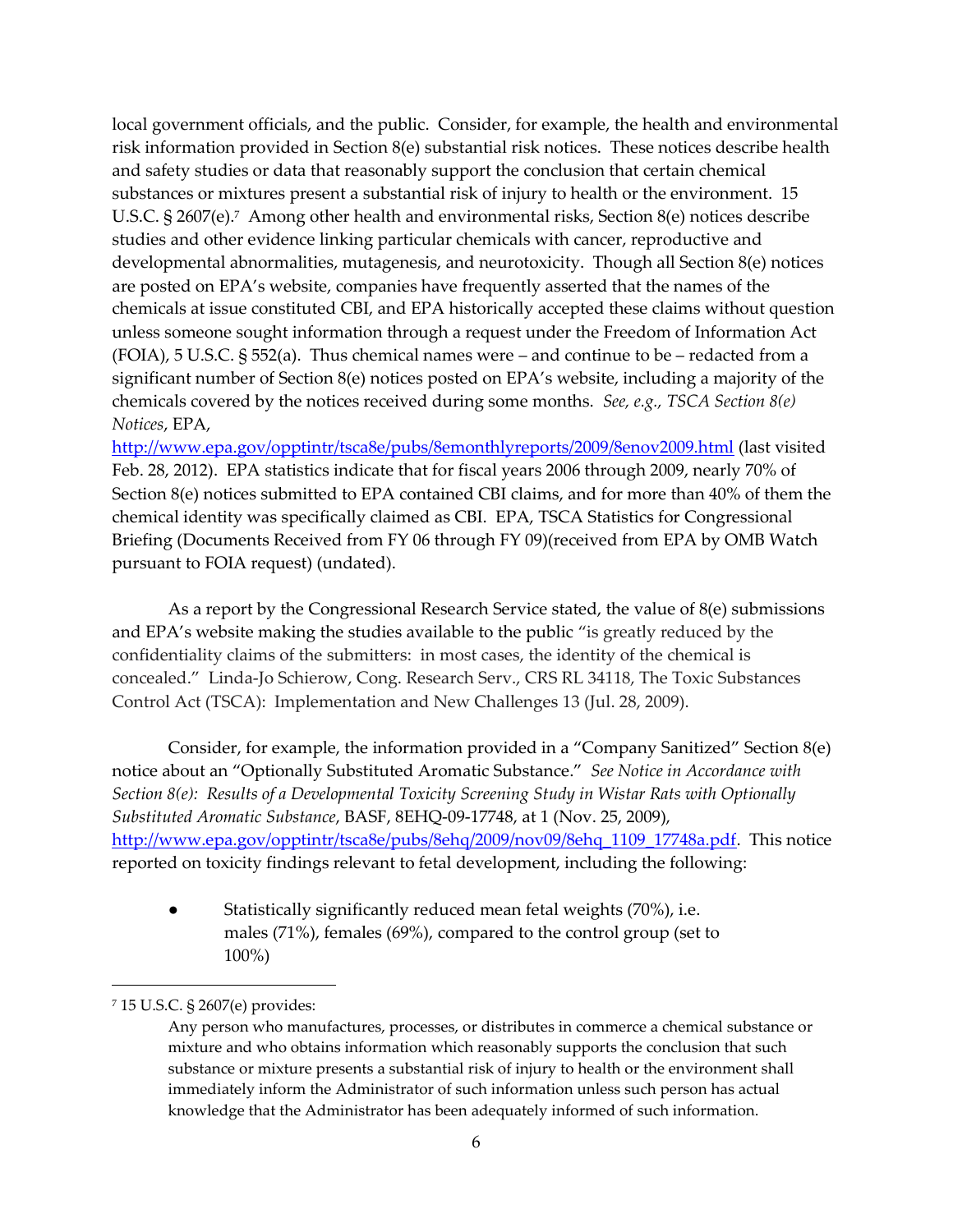- Two fetuses with cleft palate
- Four fetuses with anasarca

 $\overline{a}$ 

● Fourteen fetuses with malrotated limbs

*Id.* at 2. Despite the disconcerting information about the effects associated with the "Optionally Substituted Aromatic Substance," this notice is useless because the chemical identity of the substance has been redacted.

Similarly, consider another self-titled 'Sanitized Version' of a Section 8(e) notice dated November 23, 2009, which does not disclose the identity of the chemical that is the subject of the notice. The filing reports on the results of an acute eye irritation test in rabbits with 'a Formulation Containing Two Active Ingredients; (1) Substituted Nitrogen Containing Heterocycle and (2) Substituted Epoxide," and indicates that "[t]he test substance is a crop protection formulation.' *Notice in Accordance with Section 8(e): Results of an Acute Eye Irritation Test in Rabbits with a Formulation Containing Two Active Ingredients; (1) Substituted Nitrogen Containing Heterocycle, and (2) Substituted Epoxide*, BASF, 8 EHQ-1109-17747A, at 1 (Nov. 23, 2009), [http://www.epa.gov/opptintr/tsca8e/pubs/8ehq/2009/nov09/8ehq\\_1109\\_17747a.pdf.](http://www.epa.gov/opptintr/tsca8e/pubs/8ehq/2009/nov09/8ehq_1109_17747a.pdf) Among other things, the notice reports the following:

Slight to moderate corneal opacity, moderate iritis, slight to severe conjunctival redness, slight to moderate conjunctival chemosis and slight to severe discharge were observed in the animals during the course of the study. Additional findings like contracted pupil, marginal vascularization of the cornea in a circumscribed area or circular as well as vascularization into the central part of the cornea in a circumscribed area and injected scleral vessels in a circumscribed area or circular were noted in the animals during the observation period.

*Id.* Indeed, findings were significant; the notice concludes: 'Considering the described ocular reactions as well as the average score for irritation, the formulation substance causes serious eye damage under the test conditions chosen.' *Id.* at 2. The public was thus on notice of danger from an unspecified 'crop protection formulation,' but the notice was otherwise of severely limited utility. *See id.* at 1; *see also* Richard A. Denison, *Hiding a Toxic Nanomaterial's Identity: TSCA's Disappearing Act* (July 14, 2009), [http://blogs.edf.org/nanotechnology/2009/07/14/hiding](http://blogs.edf.org/nanotechnology/2009/07/14/hiding-a-toxic-nanomaterials-identity-tscas-disappearing-act/)[a-toxic-nanomaterials-identity-tscas-disappearing-act/](http://blogs.edf.org/nanotechnology/2009/07/14/hiding-a-toxic-nanomaterials-identity-tscas-disappearing-act/) (discussing CBI claim for a material generically named 'Carbon Nano Tube').<sup>8</sup>

 $8$  In another Section 8(e) notice dated April 15, 2010, the identity of the company submitting the notice, the 'subject chemical,' and 'alternative name' were all redacted. *TSCA Section 8(e) Substantial Risk Notification*, 8 EHQ 0410-17890A, at 1 (Apr. 15, 2010),

[http://www.epa.gov/opptintr/tsca8e/pubs/8ehq/2010/apr10/8ehq\\_0410\\_17890a.pdf](http://www.epa.gov/opptintr/tsca8e/pubs/8ehq/2010/apr10/8ehq_0410_17890a.pdf) (company name and identification of chemical omitted). The text of the letter is replete with deletions, rendering the notice essentially useless as a means of informing the public of health and safety concerns: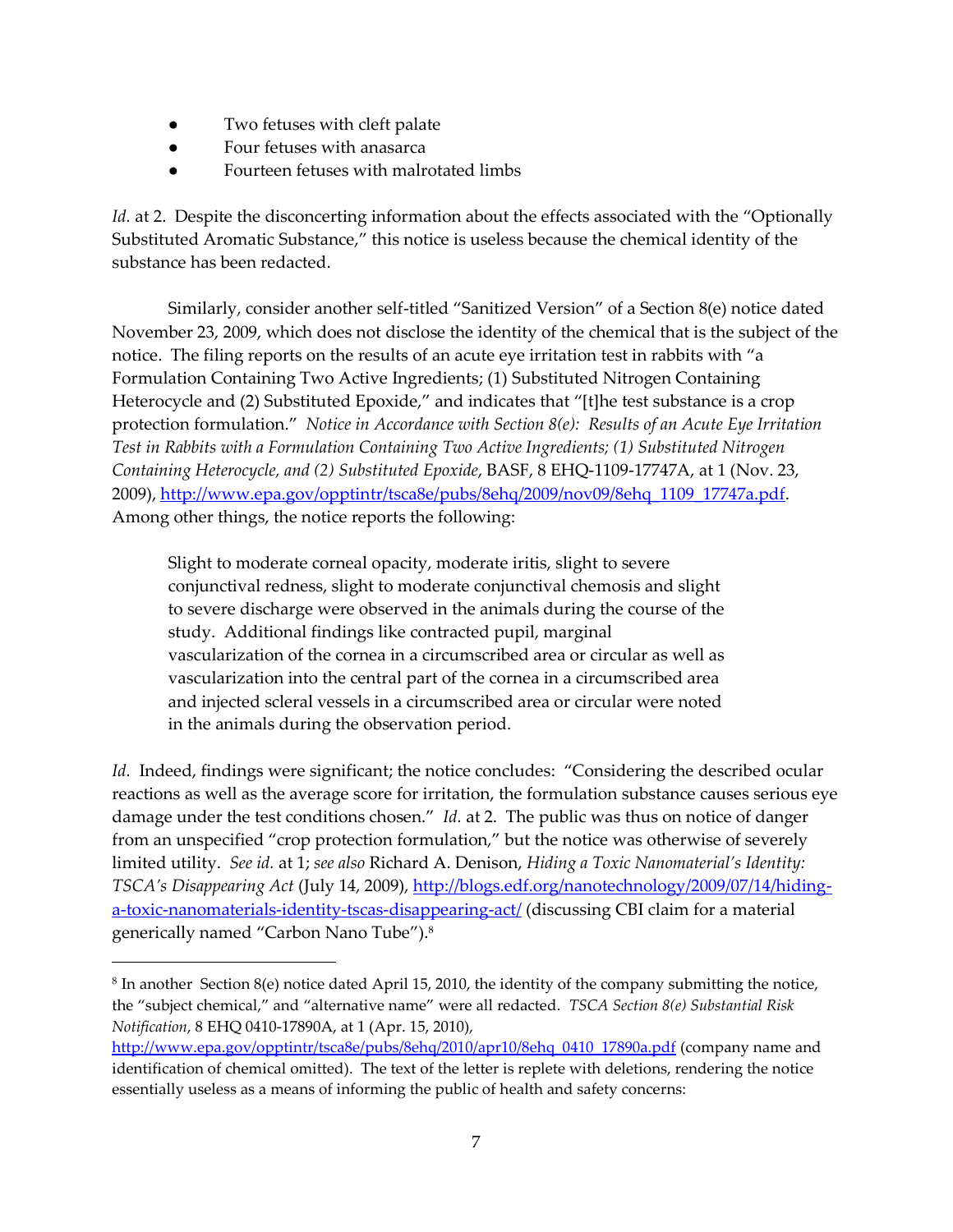The identity of the chemicals in health and safety studies submitted to EPA pursuant to Section 5 PMN requirements is similarly crucial information necessary for the interpretation of the studies and of great interest to the public.<sup>9</sup> For example, even before distribution for commercial purposes, workers may well be exposed to a new chemical. If a labor union is concerned about exposure and takes the step of arranging for biomonitoring of workers in a facility making a new chemical, the ability to determine whether there is – and prove the origin of – exposure to the chemical requires knowledge of its specific chemical identity. To present evidence that workers are being exposed to a chemical that belongs to the class of chemicals identified by reference to a generic name would likely lead to disputes, especially if the company also produces other structurally related chemicals. More generally, workers should not have to rely exclusively on their employers' or EPA's knowledge of specific chemical identity, and should have the ability independently to assess their potential exposure to a new chemical.

In addition, there may be environmental releases of a chemical even before commercial production begins. If concerned citizen groups or environmental researchers arrange for environmental monitoring, for example, in the vicinity of a facility making a chemical, they would similarly need to know specific chemical identity in order to monitor for it, and the same concerns would arise if only access to a generic name were provided.

[] has been made aware of preliminary findings from a second 28-day inhalation study in the rat. The dose levels of [] employed were 0,500, 1500, 5000, and 15000 ppm. These dose levels were selected on the basis of the first 28-day inhalation study reported to the EPA under Section 8(e) of TSCA in a letter dated August 26, 2009. [ ] believes the results of the second 28-day study to be reportable under the established criteria for notification of substantial risk under TSCA Section 8(e).

1

Groups of 10 male and 10 female Wistar rats were exposed to [ ] by inhalation(nose only) at levels of 0, 500, 1500, 5000 and 15000 ppm for 6 hours per day, 5 days per week for four weeks.

An incidence of minimal to moderate myocardial focal/multifocal inflammation, accompanied by minimal to moderate vacuolation and/or myofibre degeneration was observed in all groups of exposed rats....

*Id.* at 1. Again, absent chemical identity, significant findings are rendered of limited or no utility for the public.

<sup>9</sup> Concerns about the impact of revealing chemical identities along with the name of the manufacturer or distributor on the competitive position of a manufacturer or distributor can be reduced through the mechanics of disclosure. If releasing chemical identity together with the name of the company would affect the manufacturer or processor's competitive position, EPA can disclose chemical identity in the study but redact company identifying information.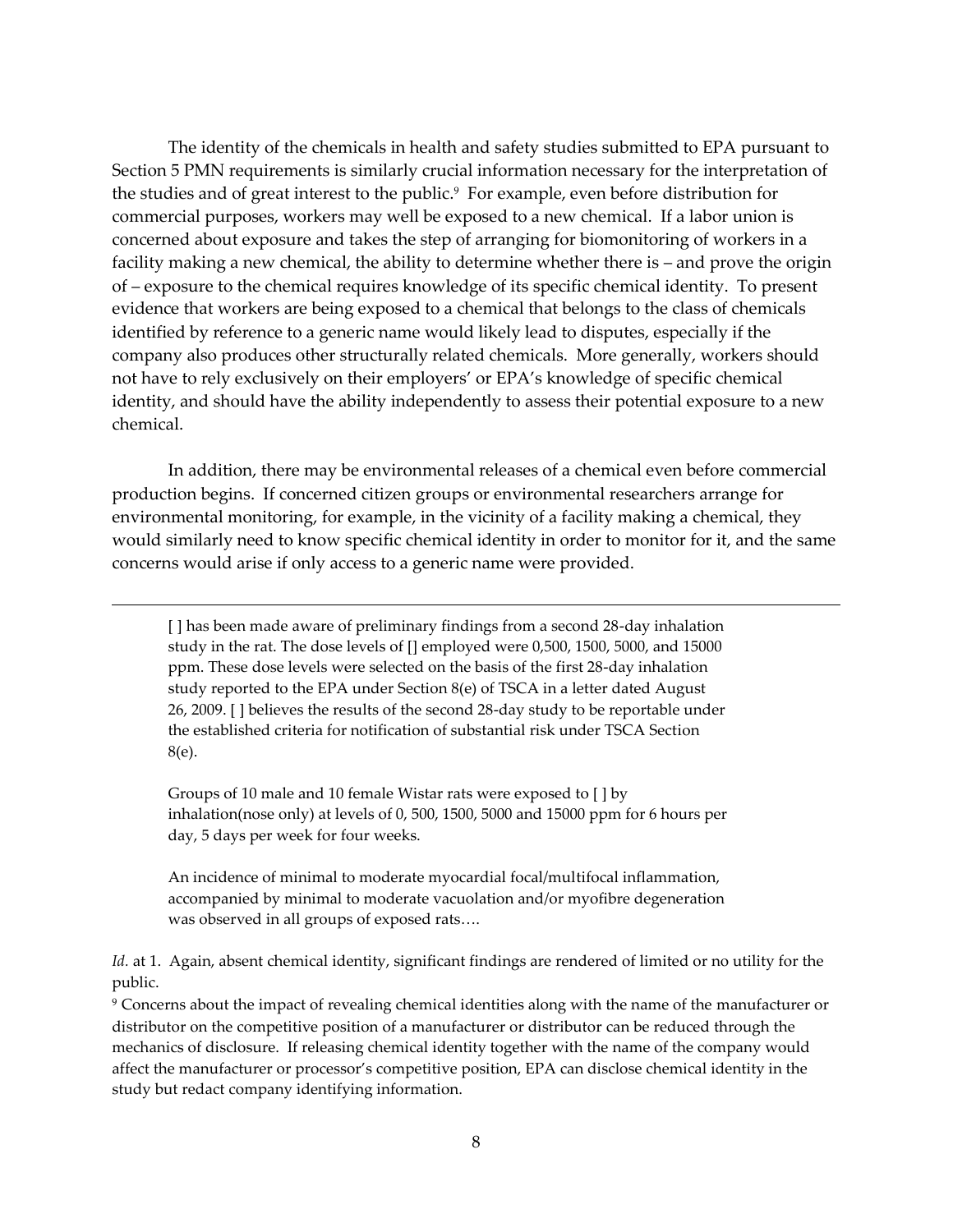Test marketing of products containing chemicals also presents the possibility of exposures even if only on a limited scale. While the manufacturer would have to apply for a test marketing exemption (TME) pursuant to 40 C.F.R. § 720.38, it may well be granted on the basis of a limited review by EPA. All of the same rationales discussed above for the need to know specific chemical identity, and the same concerns would arise if only access to a generic name were provided.

Finally, new chemicals are frequently developed to replace existing ones that have been shown to be risky. Recent examples include the introduction of substitute flame retardants to replace polybrominated diphenyl ethers (PBDEs) and substitute fluorotelomers to replace those that break down into perfluorooctanoic acid (PFOA). Often in such cases, structurally similar chemicals are used as the substitutes. *See, e.g.,* Press Release, DuPont, New DuPont™ Capstone™ for Repellents and Surfactants Deliver Maximum Performance, Minimal Environmental Footprint (Mar. 31, 2008),

[http://www2.dupont.com/Capstone/en\\_US/assets/downloads/final\\_press\\_release\\_english\\_3\\_20](http://www2.dupont.com/Capstone/en_US/assets/downloads/final_press_release_english_3_20_2008.pdf) 2008.pdf. This creates more than a theoretical concern that the substitutes could pose the same or similar risks. There is a strong, legitimate public interest in having access to robust health and safety information for such chemicals *before* they enter widespread use.

EPA's 2010 CBI policies and the Proposed Regulation are also consistent with this Administration's commitment to transparency and scientific inquiry. Executive Order 13563 directs agencies "[w]here relevant, feasible, and consistent with regulatory objectives, and to the extent permitted by law" to "identify and consider regulatory approaches that reduce burdens and maintain flexibility and freedom of choice for the public. These approaches include warnings, appropriate default rules, and disclosure requirements as well as provision of information to the public in a form that is clear and intelligible."<sup>10</sup> Enforcement of TSCA Section 14(b), providing for the disclosure of chemical identity in the context of health and safety studies unless the information would reveal process or portion information, promotes informed consumer choice and makes information accessible to the public.

Disclosure also serves to ensure that health and safety studies are made available to the scientific community and furthers scientific inquiry and the goal of scientific integrity. At a 2009 National Academy of Sciences Annual Meeting, President Obama affirmed this Administration's interest in "restoring science to its rightful place." He stated,

<sup>10</sup> Exec. Order No. 13563, 76 Fed. Reg. 14, Sec. 4 (Jan. 21, 2011), *available at*

[http://www.gpo.gov/fdsys/pkg/FR-2011-01-21/pdf/2011-1385.pdf;](http://www.gpo.gov/fdsys/pkg/FR-2011-01-21/pdf/2011-1385.pdf) *see also* Executive Office of the President, Memorandum for the Heads of Executive Departments and Agencies: Informing Consumers Through Smart Disclosure (Sept. 8, 2011),

http://www.whitehouse.gov/sites/default/files/omb/inforeg/for-agencies/informing-consumers-throughsmart-disclosure.pdf.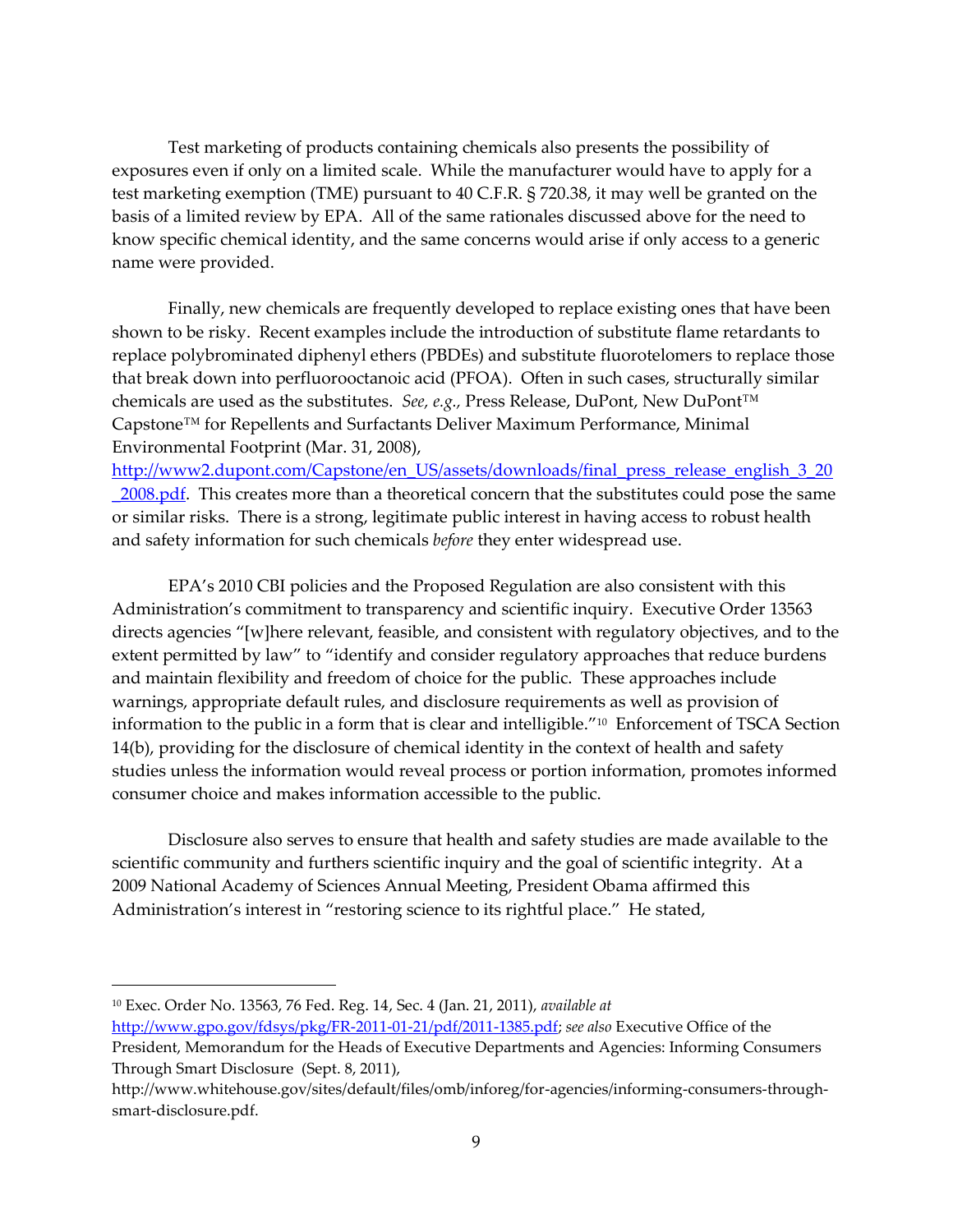Under my administration, the days of science taking a back seat to ideology are over. Our progress as a nation –- and our values as a nation –- are rooted in free and open inquiry. To undermine scientific integrity is to undermine our democracy. It is contrary to our way of life.

Office of the Press Secretary, Remarks by the President at the National Academy of Sciences Annual Meeting (Apr. 27, 2009), [http://www.whitehouse.gov/the\\_press\\_office/Remarks-by-the-](http://www.whitehouse.gov/the_press_office/Remarks-by-the-President-at-the-National-Academy-of-Sciences-Annual-Meeting)[President-at-the-National-Academy-of-Sciences-Annual-Meeting.](http://www.whitehouse.gov/the_press_office/Remarks-by-the-President-at-the-National-Academy-of-Sciences-Annual-Meeting) 11 Shielding chemical identity in health and safety studies from public disclosure is in conflict with both the terms of TSCA Section 14(b) and the affirmation of free and open inquiry.

II. Disclosure of Chemical Identity Information in Health and Safety Studies is Consistent with TSCA Section 14(b)

ACC argues that EPA incorporates a balancing test, and that the interest in disclosure should be weighed against the interest in protecting trade secrets. *See* ACC White Paper at 26- 28. Indeed, Section 2 of TSCA does require that, in implementing the provisions of TSCA, the Administrator 'shall consider the environmental, economic, and social impact of any action the Administrator takes or proposes to take.' 15 U.S.C. § 2601(c). However, Section 14 of TSCA does not call for a balancing test and contains explicit language governing the disclosure of information reported to EPA pursuant to the provisions of TSCA.

Section 14(a) contains a general provision governing disclosure of data outside of the context of health and safety studies, which protects information that is exempt from disclosure under the Freedom of Information Act as a trade secret. *See* 15 U.S.C. § 2613(a). TSCA Section 14(b)(1) specifically provides that health and safety studies *and data* from health and safety

 $\overline{a}$ 

Scientific research and analysis comprise the foundation of all major EPA policy decisions. Therefore, the Agency should maintain vigilance toward ensuring that scientific research and results are presented openly and with integrity, accuracy, timeliness, and the full public scrutiny demanded when developing sound, highquality environmental science. This policy [EPA's Scientific Integrity Policy] is intended to outline the Agency's expectations for developing and communicating scientific information to the public, to the scientific community, to Congress, and to the news media by further providing for and protecting the EPA's longstanding commitment to the timely and unfiltered dissemination of its scientific information – uncompromised by political or other interference. This policy recognizes the importance of, and the need to foster a culture of, openness regarding the results of research, scientific activities, and technical findings. To that end, the EPA strongly encourages and supports transparency and active, open communications through various forms....

<sup>11</sup> *See also* EPA, Scientific Integrity Policy, at 5,

http://www.epa.gov/osa/pdfs/epa\_scientific\_integrity\_policy\_20120115.pdf (last visited Feb. 28, 2012), which states: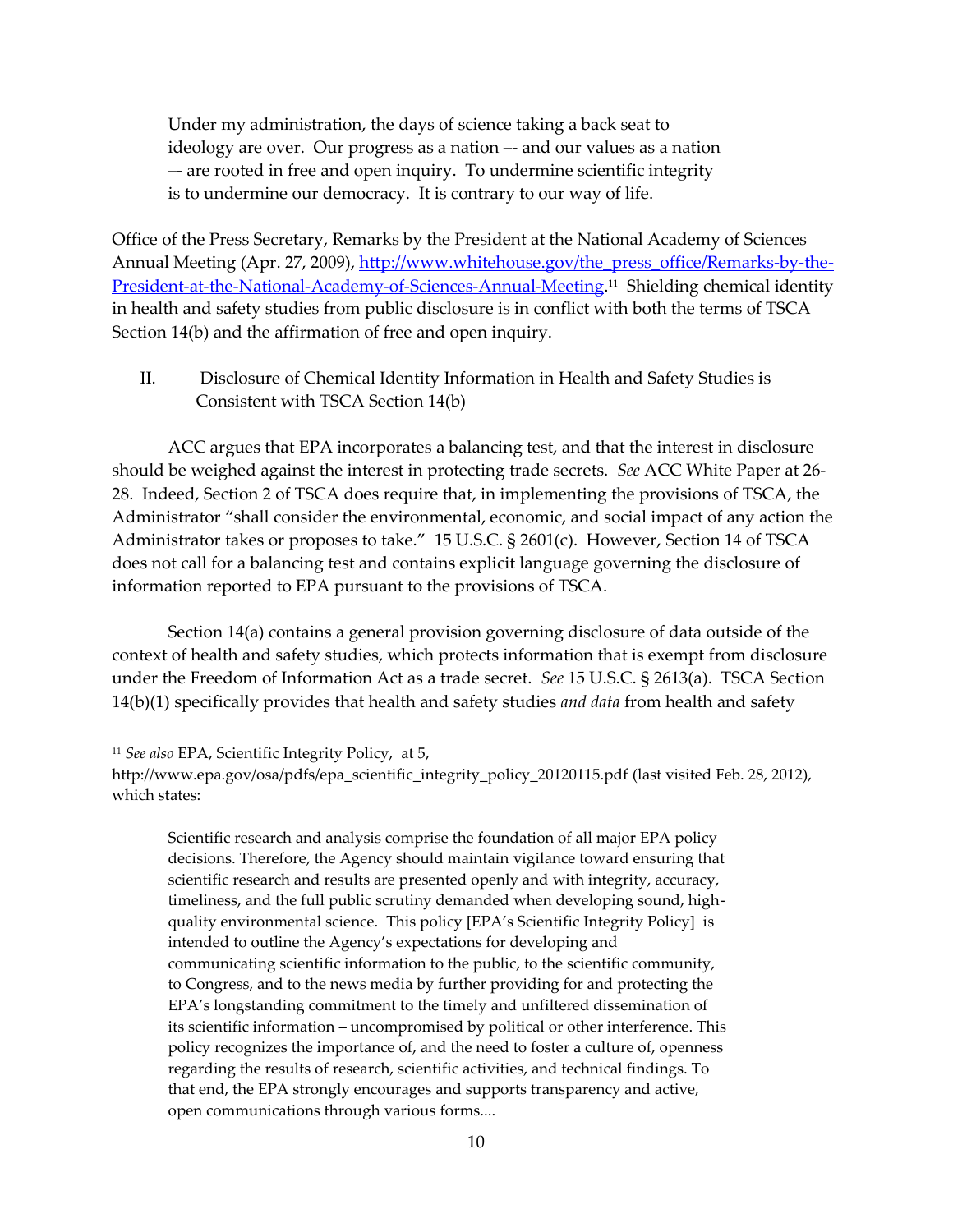studies are not entitled to confidential treatment, with two significant and explicit exceptions for process and portion information. *See* 15 U.S.C. § 2613(b)(1) (emphasis added). Section 14(b)(1) provides:

(b) Data from health and safety studies

(1) Subsection (a) does not prohibit the disclosure of –

(A) any health and safety study which is submitted under this chapter with respect to –

> (i) any chemical substance or mixture which, on the date on which such study is to be disclosed has been offered for commercial distribution, or

> (ii) any chemical substance or mixture for which testing is required under section 2603 of this title or for which notification is required under section 2604 of this title, and

(B) any data reported to, or otherwise obtained by, the Administrator from a health and safety study which relates to a chemical substance or mixture described in clause (i) or (ii) of subparagraph (A).

15 U.S.C. § 2613(b)(1). The process or portion exceptions are explicit:

This paragraph does not authorize the release of any data which discloses processes used in the manufacturing or processing of a chemical substance or mixture or, in the case of a mixture, the release of data disclosing the portion of the mixture comprised by any of the chemical substances in the mixture.

*Id*. By its very terms, Section 14(b) protects data revealing process or portion information but does not provide similar protection for chemical identity outside of those contexts. Had Congress intended to exempt chemical identity from disclosure, Section 14(b) could have included this exemption along with the process and portion exceptions, but such language is noticeably absent.<sup>12</sup> Indeed, the process and portion exceptions are premised on an understanding that, more generally, chemical identity is not shielded from disclosure.

TSCA Section 3(6) broadly defines the phrase 'health and safety study' to mean:

Any study of any effect of a chemical substance or mixture on health or the environment or on both, *including underlying data* and epidemiological

 $12$  Had Congress intended to carve out a larger exception to the disclosure of information in health and safety studies, it could have done so clearly and expressly. *See Meghrig v. KFC Western, Inc.,* 516 U.S. 479, 485 (1996) (finding omission of language by Congress in CERCLA significant); *FCC v. NextWave Pers. Commc'ns, Inc.*, 537 U.S. 293, 302 (2003) (finding that when Congress intended to create exceptions to the requirements of bankruptcy law, 'it had done so clearly and expressly').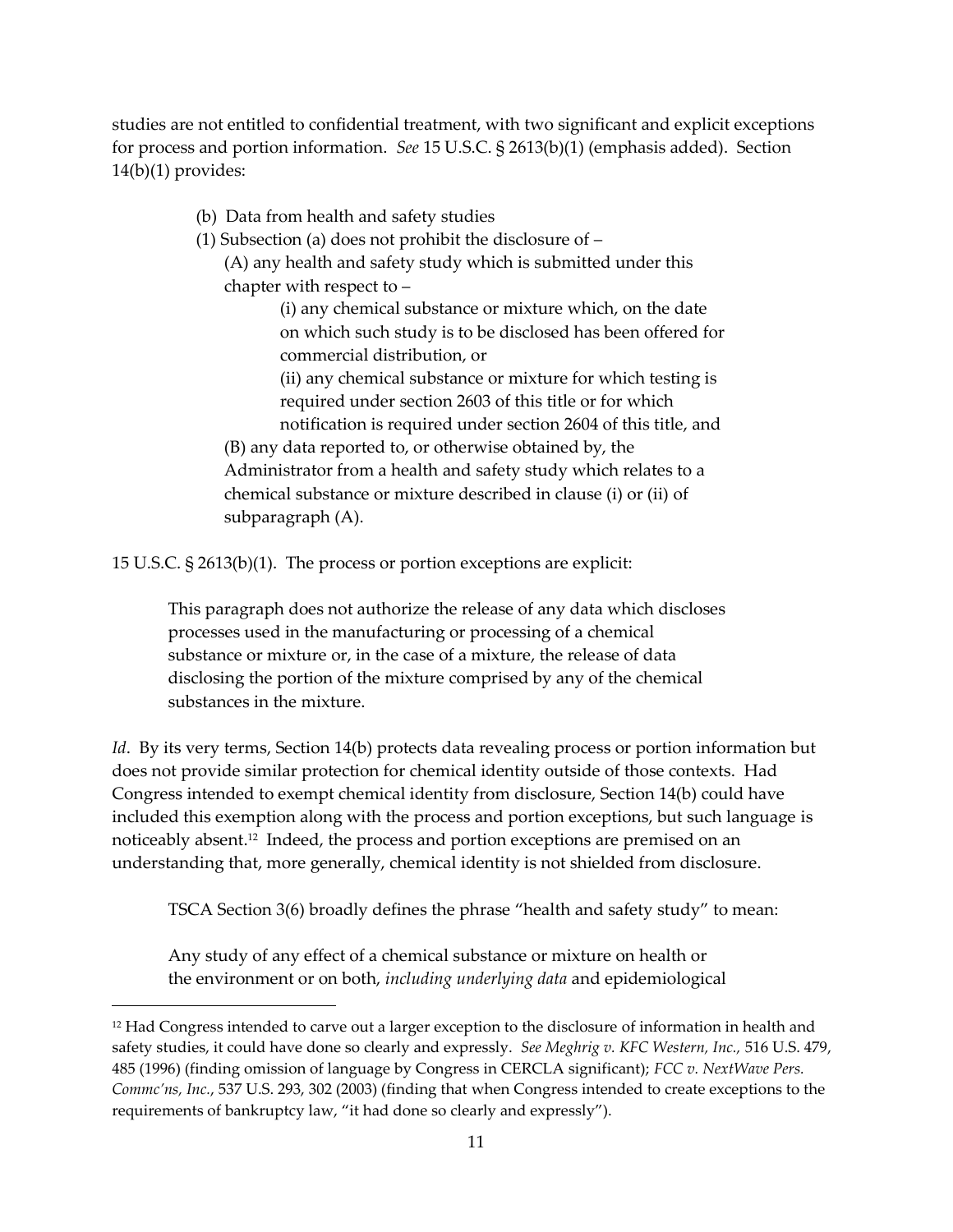studies, studies of occupational exposure to a chemical substance or mixture, toxicological, clinical, and ecological studies of a chemical substance or mixture, and any test performed pursuant to this Act.

15 U.S.C. § 2602(6) (emphasis added).<sup>13</sup> Consistent with that broad definition, EPA's regulations define "health and safety study" as including "[a]ny data that bear on the effects of a chemical substance on health or the environment" and specifically confirm that "[c]hemical identity is part of, or underlying data to, a health and safety study.' 40 C.F.R. § 716.3; *see also id.* § 720.3(k) ("Chemical identity is always part of a health and safety study.") Clearly, the identities of the chemicals in health and safety studies are part of the data that give meaning to the results. As such, chemical identity associated with a health and safety study is not entitled to confidentiality unless disclosure would reveal process or portion information.

A. Section 5 PMN Disclosure Provisions are 'Subject to' the Provisions of Section 14 and, Thus, Chemical Identity Information in the Context of Health and Safety Studies Submitted to EPA Pursuant to Section 5 is Subject to Disclosure

ACC asserts that data from health and safety studies submitted to EPA pursuant to Section 5 of TSCA is subject to protection as trade secrets or CBI and that Section  $5(d)(2)$ 'specifically endorses disclosure of generic names' in the context of PMNs. ACC White Paper at 1-2. These arguments are mistaken.

TSCA Section 5 requires manufacturers, importers, and processors to notify EPA at least 90 days prior to producing or otherwise moving a new chemical into commerce into the United States or when planning a significant new use of the chemical. 15 U.S.C. §  $2604(a)(1)(B)$ . Such manufacturers, importers, and processors are required to submit to EPA any information or test data that is known to or reasonably ascertainable by them, or in their possession, that might be useful to EPA in evaluating the risks of the chemical for human health and the environment. 15 U.S.C. § 2604; *see also* Linda-Jo Schierow, Cong. Research Serv., CRS RL 31905, The Toxic Substances Control Act (TSCA): A Summary of the Act and Its Major Requirements 3-4 (February 2, 2010). ACC relies on two provisions, Sections  $5(b)(3)$  and  $5(d)(2)$ , which it claims limit disclosure of chemical identity based on trade secrets or CBI claims and, in the case of Section 5(d)(2), "endorses disclosure of generic names instead of confidential identities where `required in the public interest.'' ACC White Paper at 2. The text of both of these provisions,

 $13$  The definition of "health and safety study" provided by TSCA Section 3(6) encompasses outcomes and underlying data that bear on the content of the study, including chemical identity. As a study prepared for EPA back in 1992 noted, 'It is unlikely that any reputable health or environmental scientist could be found who would argue that it is ever the case that chemical identity is unnecessary to interpret health and safety data.' Sheila Ferguson, et al., EPA-HQ-OPPT-2002-0054-0074, Influence of CBI Requirements on TSCA Implementation, Hampshire Research Assocs. (Mar. 1992), at 24. Chemical identity is thus distinguishable from information about the manufacturer or distributor, such as its finances, which arguably would not usually be considered 'data' and may be extraneous to interpretation of the health and safety study.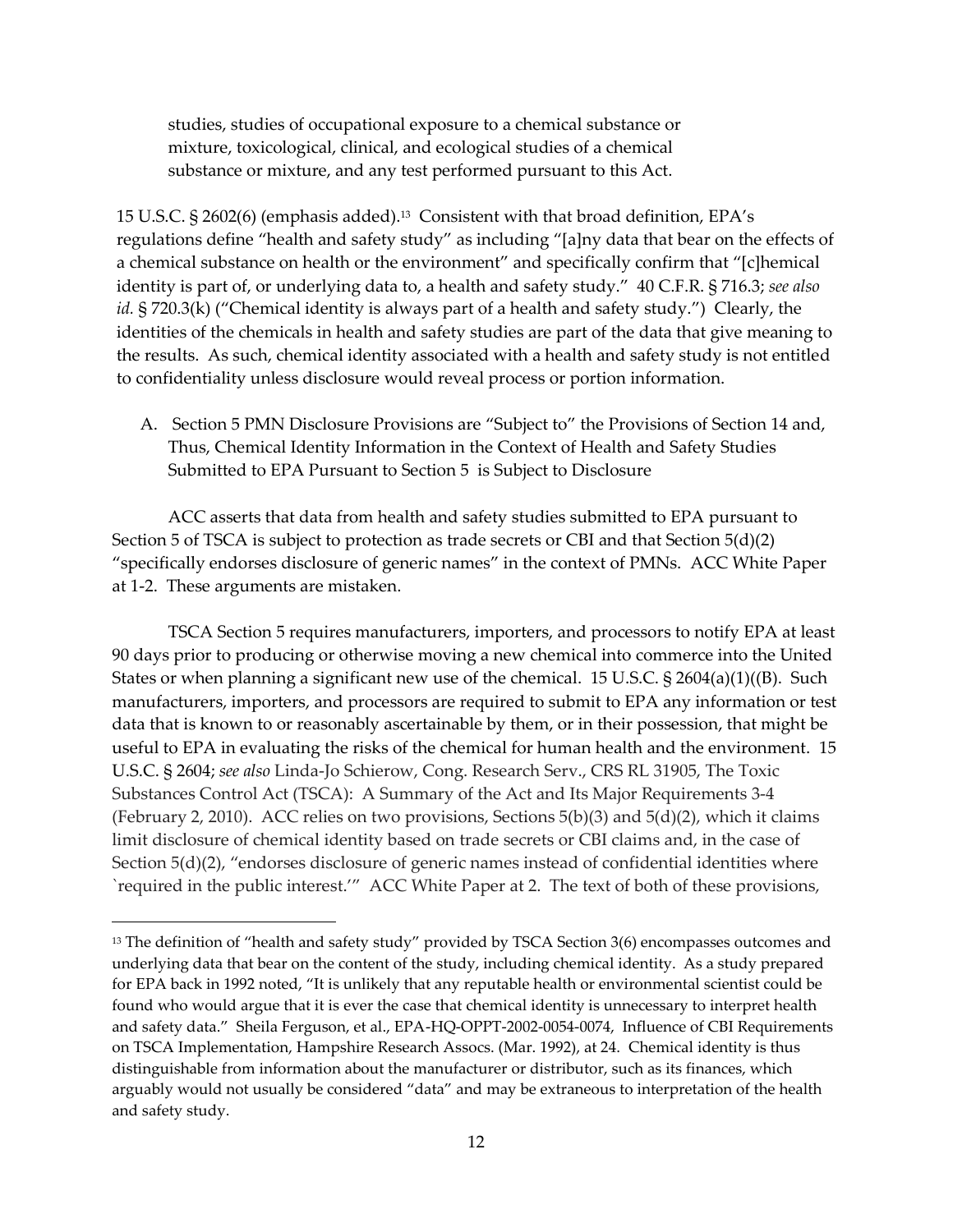however, contains explicit language clarifying that disclosure requirements are 'subject to section 2613' – in other words, subject to the protection of Section 14(a) and subject to the disclosure requirements for health and safety studies in Section 14(b). Specifically, the relevant portions of Section 5 provide:

(b)(3) Data submitted under paragraph (1) or (2) shall be made available, *subject to section 2613, of this title,* for examination by interested persons.

(d)(2) *Subject to section 2613 of this title*, ... the Administrator shall publish in the Federal Register a notice which –

(A) identifies the chemical substance for which notice or data has been received;

(B) lists the uses or intended uses of such substance; and (C) in the case of the receipt of data under subsection (b) of this section, describes the nature of the tests performed on such substance and any data which was developed pursuant to subsection (b) of this section or a rule under section 2603 of this title.

A notice under this paragraph respecting a chemical substance shall identify the chemical substance by generic class unless the Administrator determines that more specific identification is required in the public interest.

15 U.S.C. § 2604(b)(3), (d)(2) (emphasis added). Thus, Section 5(b)(3) mandates that the EPA make available data submitted pursuant to Section 5(b)(1) and (2), *subject to* the disclosure requirements of Section 14. Similarly, Section  $5(d)(2)$  mandates that EPA publish information in the Federal Register *subject to* the disclosure requirements of Section 14. As discussed above, Section 14(b) provides for the disclosure of chemical identity and other data in health and safety studies unless such disclosure would reveal process or portion information.

Although Section 5(d)(2) does contain language endorsing the disclosure of generic names in PMNs published in the Federal Register, generally, this provision is explicitly *subject to* the more specific mandate in Section 14(b) *if the information is part of a health and safety study*.

Assuming for the sake of argument that we can ignore the language subjecting Section 5(d)(2) to the disclosure requirements of Section 14 and that it is plausible to interpret the specific language requiring EPA to identify chemical substances by generic class as carving out an exception to Section 14(b), this exception would apply only to the disclosure of chemical identity in health and safety studies received pursuant to Section 5 required to be made public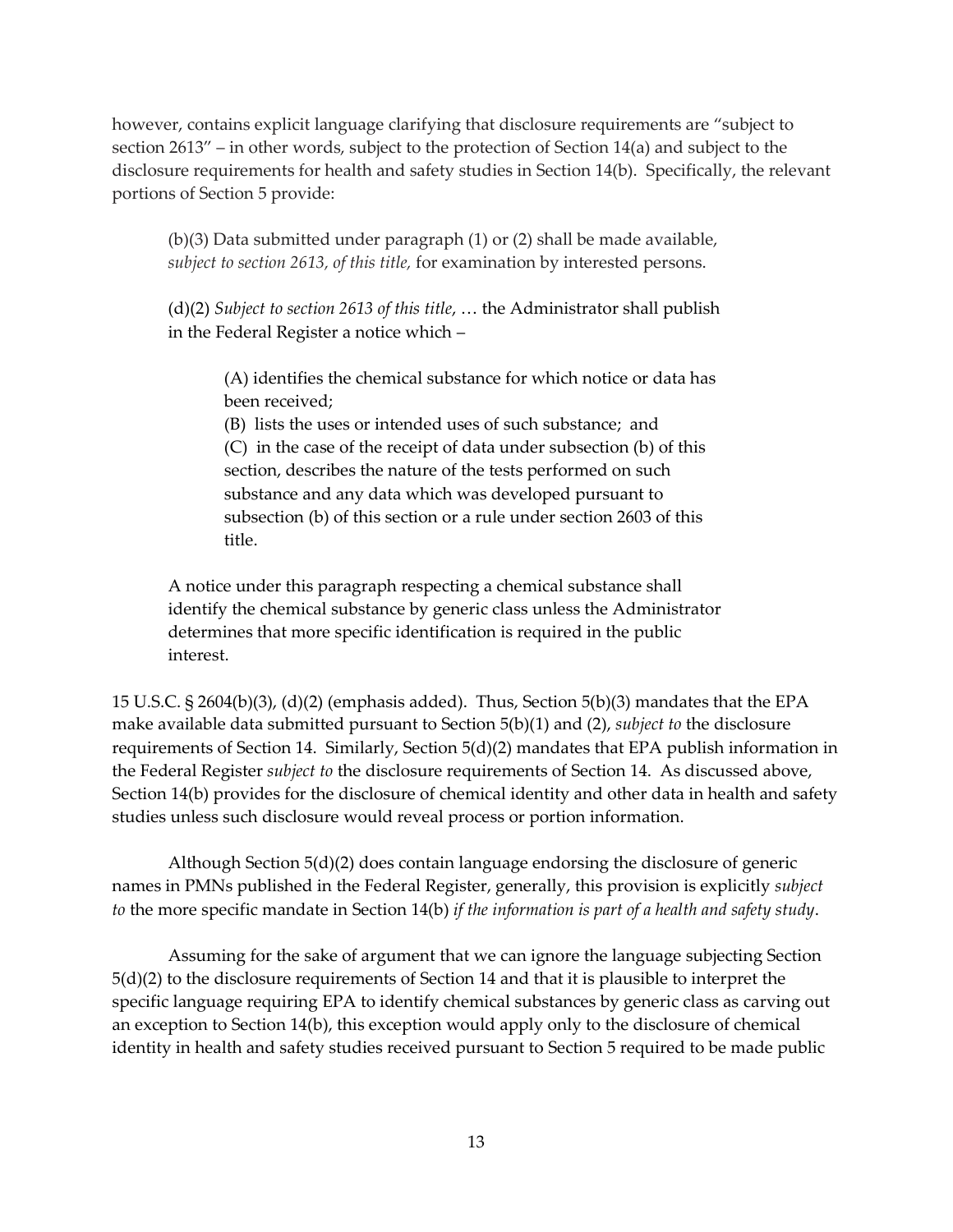by EPA. 14 By its own terms, the provision only applies to the identification of chemical substances in a Section 5 notice. 15 U.S.C. § 2604(d)(2) ('*A notice under this paragraph* respecting a chemical substance shall identify the chemical substance by generic class....") (emphasis added). Moreover, similar language does not appear in Sections 4 or 8 of TSCA, and the provision cannot be read as a broad amendment to Section 14(b).

B. Section 4's Test Data Notice Provisions are also 'Subject to' the Provisions of Section 14 and, Thus, Chemical Identity Information in the Context of Health and Safety Studies is Subject to Disclosure

ACC inexplicably argues that disclosure of data in health and safety studies pursuant to Section 4(d), which sets forth the requirements for providing notice of the receipt of test data, is also subject to protection as trade secrets or CBI. ACC White Paper at 2. This interpretation defies the language of Section 4(d) and canons of statutory construction.

Specifically, TSCA Section 4(d) provides:

## (d) Notice

Upon the receipt of any test data pursuant to a rule under subsection (a) of this section, the Administrator shall publish a notice.... Subject to section 2613 of this title, each such notice shall (1) *identify the chemical substance or mixture for which data have been received*; (2) list the uses or intended uses of such substance or mixture and the information required by the applicable standards for the development of test data; and (3) describe the nature of the test data developed. *Except as otherwise provided in section 2613 of this title, such data shall be made available by the Administrator for examination by any person.*

15 U.S.C. § 2603(d) (emphasis added).

1

Notably, this provision states explicitly that it is subject to the mandates of TSCA Section 14, both the protections afforded and the disclosure requirements of Section 14 (a) and (b). Section 4(d) refers to Section 14 twice: first, to establish that the notice requirement, generally, is subject to Section 14, and then subsequently, as a limitation on data to be made available for examination. *See id.* 

Moreover, Section 4(d) explicitly requires that each notice "shall" "identify the chemical substance or mixture for which data have been received.' 15 U.S.C. § 2603(d). Finally, to the

<sup>&</sup>lt;sup>14</sup> To ignore the "subject to" clause, however, would be to violate the basic principle of statutory construction that calls for giving effect, where possible, to every clause and word of a statute and to avoid rendering statutory language superfluous. *See Astoria Fed. Sav. & Loan Ass'n v. Solimino*, 501 U.S. 104, 112 (1991); *Sprietsma v. Mercury Marine*, 537 U.S. 51, 63 (2002).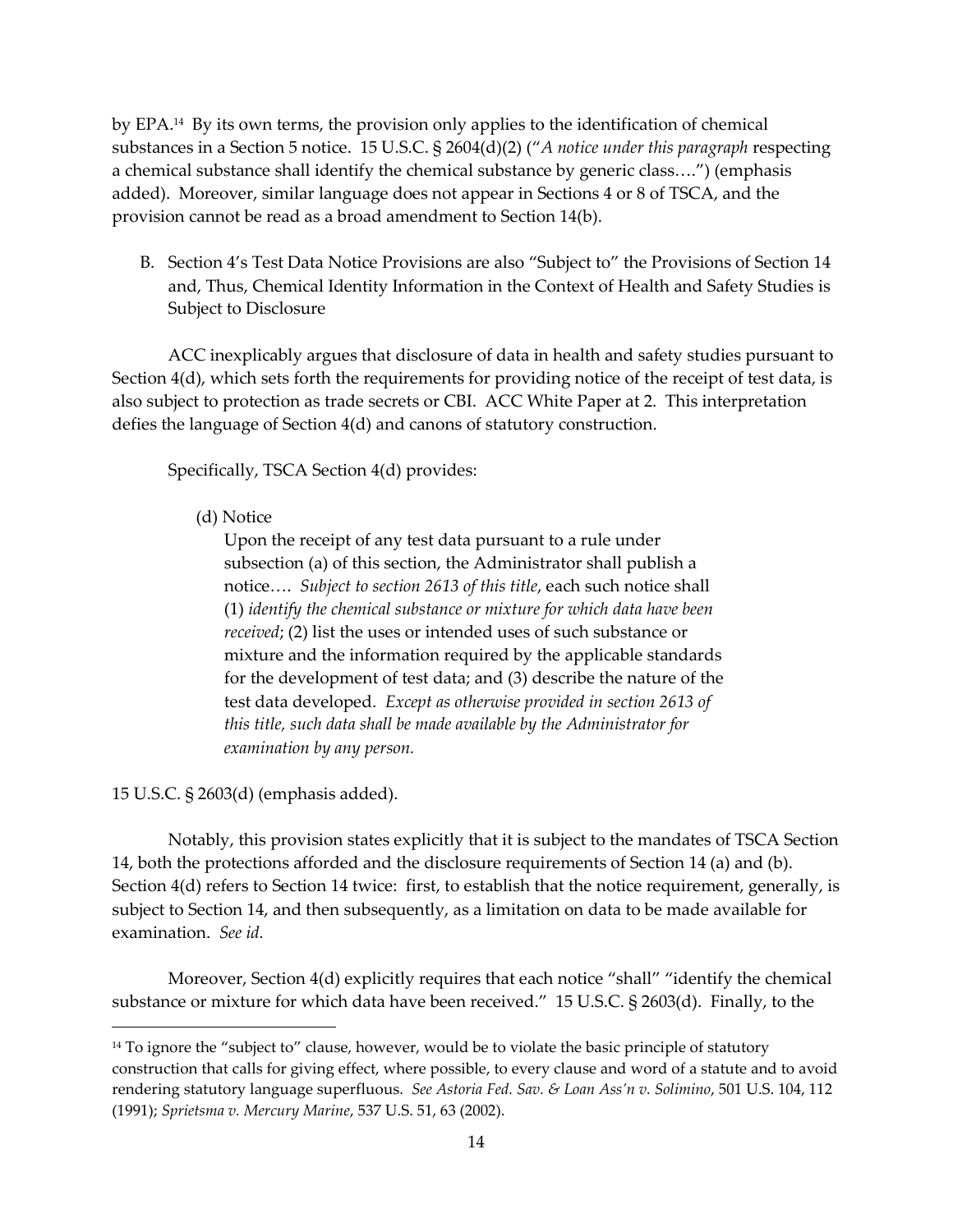extent that ACC has argued that the language in Section 5 regarding generics is relevant to data in health and safety studies, it is significant that Section 4(d) contains no such provision. $^{15}\,$  ACC  $^{\rm \, \, \, }$ suggests that rejected language in a 1975 House bill, H.R. 7664, which mirrored the language that ultimately appeared in Section  $5(d)(2)$  demonstrates that Section  $4(d)$  "was intended to protect trade secret or confidential identities from disclosure.' ACC White Paper at 12. To the contrary, ''[W]here Congress includes particular language in one section of a statute but omits it in another . . . it is generally presumed that Congress acts intentionally and purposely in the disparate inclusion or exclusion.'' *Keene Corp. v. United States*, 508 U.S. 200, 208 (1993) (citting *Russello v. United States,* 464 U.S. 16, 23 (1983)). 16

III. Disclosure of Chemical Identity Information in Health and Safety Studies is Consistent with Congressional Intent

TSCA was enacted in 1976, in an era when policy makers were paying increasing attention to the risks that toxic substances posed to human health and the environment. *See*  David Markell, *An Overview of TSCA, its History and Key Underlying Assumptions, and its Place in Environmental Regulation*, 32 Journal of Law & Policy 333, 338-340 (2010). Other laws in place at the time that addressed the dangers of chemical substances included the Clean Air Act, the Federal Water Pollution Control Act, the Occupational Safety and Health Act, and the Consumer Product Safety Act. *See* S. Rep. No. 94-698, at 1 (1976), *reprinted in* 1976 U.S.C.C.A.N. 4491, 4491. Yet the statutes in place prior to TSCA's enactment left a number of regulatory gaps.

Prior to TSCA, the law failed to provide a way to discover the adverse health and environmental effects of chemical substances before they were manufactured. *See id.* The government's only response to chemical dangers was to regulate after manufacturing began. *See id.* at 5. The 1971 Council on Environmental Quality (CEQ) Report, Toxic Substances, which set the foundation for TSCA legislation, noted that then current laws were inadequate to control the dangers of toxic substances and that media-based pollution laws did not adequately account for a person's total exposure to chemicals. *See* U.S. Council on Environmental Quality, Toxic Substances at \*v (Apr. 1971); Markell, *An Overview of TSCA*, at 346. The Federal Insecticide, Fungicide, and Rodenticide Act (FIFRA), which was essentially rewritten in 1972 by the Federal Environmental Pesticide Control Act (FEPCA), addressed chemical dangers prior to the manufacturing process, but covered only a small portion of the total number of potentially toxic

 $\overline{a}$ 

<sup>&</sup>lt;sup>15</sup> If, however, test data developed pursuant to a Section 4 rule is received by EPA in connection with a PMN or SNUN requirement under Section 5, such data would also be subject to Section 5(d)(2) disclosure requirements.

<sup>16</sup> *See also Pacific Gas & Elec. Co. v. Energy Res. Conserv. & Dev. Comm'n*, 461 U.S. 190, 220 (1983) ('While we are correctly reluctant to draw inferences from the failure of Congress to act, it would, in this case, appear improper for us to give a reading to the Act that Congress considered and rejected'); *Doe v. Chao*, 540 U.S. 614, 622 (2004) (finding significant evidence 'that Congress cut out the very language in the bill' that would have authorized the presumed damages being urged on the Court).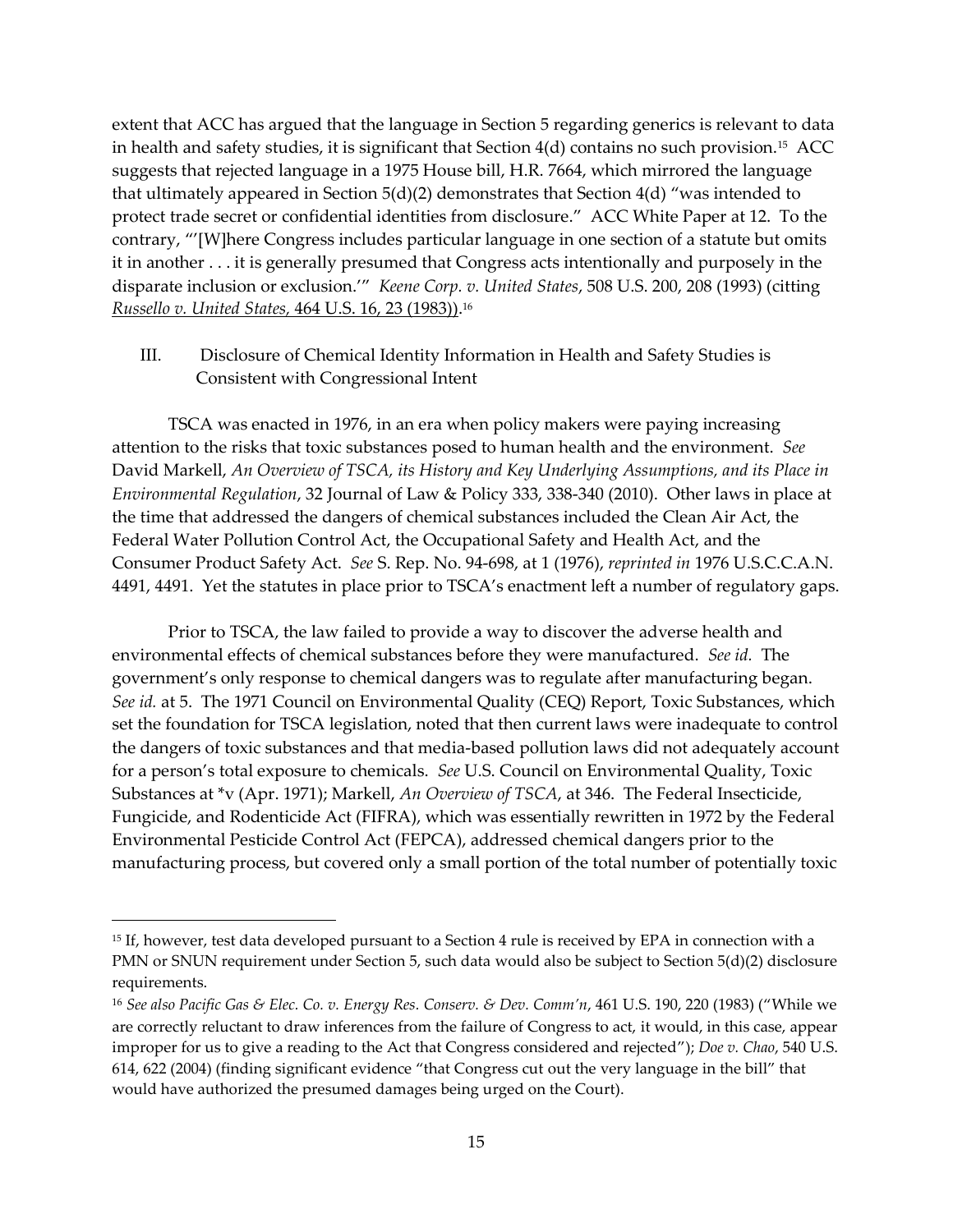substances and did not deal with all uses of a substance that may produce toxic effects. *See* U.S. Council on Environmental Quality, Toxic Substances at \*v (Apr. 1971); 7 U.S.C. § 136 *et seq*.

TSCA was enacted to close these regulatory and information gaps. *See* S. Rep. No. 94- 698, at 1 (1976), *reprinted in* 1976 U.S.C.C.A.N. 4491, 4491.Its primary purpose is to 'prevent unreasonable risks of injury to health or the environment associated with the manufacture, processing, distribution in commerce, use, or disposal of chemical substances.' *Id.* at 1; *see also*  Markell, *An Overview of TSCA*, at 346. The 1977 CEQ Annual Report stated that the major accomplishment of TSCA 'is that it gives the government broad authority to control the production, distribution, and use of all potentially hazardous chemicals. It provides for testing of suspect chemicals before they become widely used and economically important. It emphasizes collection of information and freedom of access to research data so that the scientific community can note and assess potential problems.' Council on Environmental Quality, Eighth Annual Report of the Council on Environmental Quality 1-3 (1977). The 1978 CEQ Report summarized TSCA's role as giving the government 'a new mandate and broad new authority to gather information on the potential of chemicals to damage human health and the environment . . . The result is more awareness on the part of government, industry, scientists, and the public of the problems of toxic chemicals . . . ." Council on Environmental Quality, Ninth Annual Report of the Council on Environmental Quality 178 (1978).

ACC's argument that statements made during the legislative process leading to TSCA in 1975-1976 support continued protection of chemical identity information relies on imprecise readings of the legislative record. In fact, the legislative record makes clear that Congress heard testimony regarding CBI issues, and that TSCA was intended to provide for the disclosure of chemical identity within the context of health and safety studies unless such disclosure would reveal process or portion information.

ACC often conflates arguments made for the protection of formulae, process, or portion information with the question whether chemical identity should be disclosed. For example, ACC quotes the Statement of Anita Johnson from the Public Citizen Health Research Group (ACC White Paper at 19), who expressed support for protecting secret formulas and secret manufacturing methods as trade secrets, but advocated for disclosure of health and safety data. *See Hearing on H.R. 7229, H.R. 7548, and H.R. 7664 before the House Subcomm. on Consumer Protection and Finance of the Comm. on Interstate and Foreign Commerce, 94<sup>th</sup> Cong. 355 (1975)* (statement of Anita Johnson, Public Citizen Health Research Group)*.* Yet nothing about that statement is inconsistent with allowing the disclosure of chemical identities, since it only speaks to protecting formulas and manufacturing methods. Read in its entirety, Ms. Johnson's statement expresses deep concern for public health and the desire for complete disclosure of health and safety data, other than information disclosing processes and formulas, reflecting the language of TSCA §14. *See id.;* 15 U.S.C. §2613(b)(1)(B). ACC also quotes Dr. Sidney Wolfe who stated that legitimate trade secrets should not be disclosed, but who also testified that health and safety studies are not trade secrets. ACC White Paper at 19; *Hearing on S. 776 Before the Senate Subcomm. on the Environment of the Comm. on Commerce,* 94th Cong. 168-169 (1975)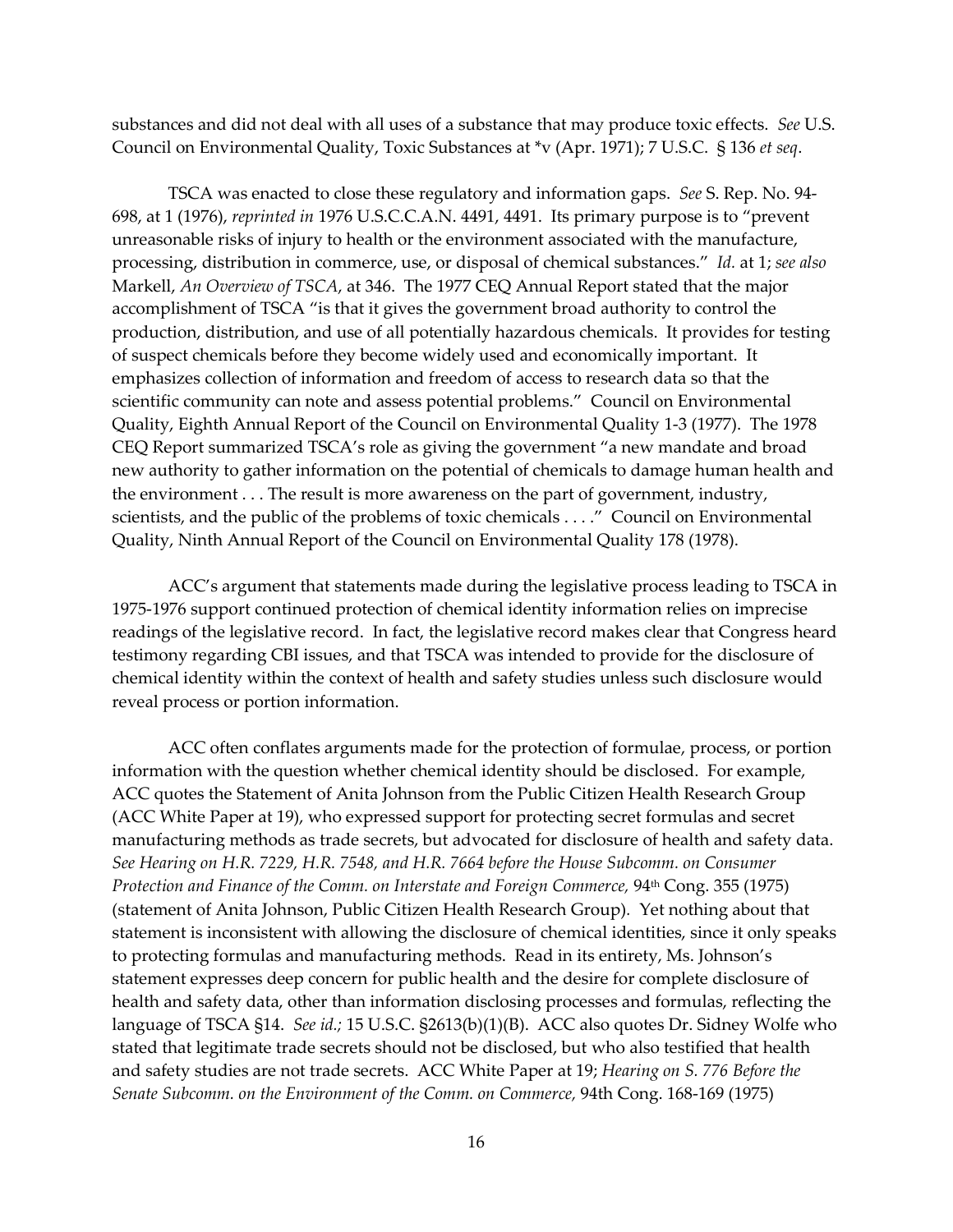(statement of Dr. Sidney Wolfe, Health Research Group). Dr. Wolfe's testimony is an example of testimony before Congress in support of disclosure of chemical identity in the context of health and safety information. Similarly, ACC quotes Jacqueline Warren from the Environmental Defense Fund as suggesting that detailed information about chemical identity might qualify as trade secrets. ACC White Paper at 19; *Hearing on S. 776 Before the Senate Subcomm. on the Environment of the Comm. on Commerce,* 94th Cong. 171 (1975) (statement of Jacqueline Warren, Environmental Defense Fund). A full reading of the testimony, however, makes clear that the discussion distinguished between 'detailed' information that would disclose information about the manufacture of chemicals and the importance of disclosing chemical identity to the public. *Hearing on S. 776 Before the Senate Subcomm. on the Environment of the Comm. on Commerce,* 94th Cong. 171 (1975) (statements of Jacqueline Warren, Environmental Defense Fund, and Dr. Albert Fritsch, Center for Science in the Public Interest). 17

ACC states that a 1975 report released by the National Academy of Sciences recommended that proprietary data be protected from disclosure unless essential to evaluating a hazard of the chemical. ACC White Paper at 19; National Academy of Sciences, Decision Making for Regulating Chemicals in the Environment 28 (1975), *available at*  [http://books.google.com/books?id=1zArAAAAYAAJ&printsec=frontcover&dq=%22Decision+M](http://books.google.com/books?id=1zArAAAAYAAJ&printsec=frontcover&dq=%22Decision+Making+for+Regul) [aking+for+Regula](http://books.google.com/books?id=1zArAAAAYAAJ&printsec=frontcover&dq=%22Decision+Making+for+Regul)ting+Chemicals+in+the+Environment+%22&source=bl&ots=0KpnIvNpTP&sig =pNWX4LW5HFJCqxwSvUYPUrKiHY&hl=en&ei=gfexTZTZOKbf0QHxtqGKCQ&sa=X&oi=bo ok\_result&ct=result&resnum=1&ved=0CBoQ6AEwAA. Yet ACC fails to mention that proprietary data in the report are defined as use data, such as to whom the chemical is sold, and not chemical identity. *See id.* The report specifically states that intrinsic toxicological properties of a given substance are non-proprietary data, a definition that would support the disclosure of chemical identity in health and safety studies. *See id.* 

More significantly, TSCA's legislative history demonstrates Congressional intent to require disclosure of chemical identity in the context of health and safety studies, while protecting CBI that contains portion and process information. In House Conference report 94- 1679, the conference substitute for the House and Senate bill language specifically provided that 'disclosure of any health and safety study or information from such a study on any substance or mixture which is already being distributed or for which testing is required under section 4 or

<sup>17</sup> ACC also quotes Orin Smith from M&T Chemical Co., who states that the 'chemical entity's molecular structure, proposed usage and amounts to be manufactured should not be published for all to see.' ACC White Paper at 19; *Hearing on* S. 776 *Before the Senate Subcomm. on the Environment of the Comm. on Commerce,* 94<sup>th</sup> Cong. 121 (1975) (statement of Orin Smith, M&T Chemical Co.). It is unsurprising that a representative from a chemical company argued for protection of chemical identities in health and safety studies. Such isolated statements at the particular Hearings should be examined cautiously, as they are merely arguments before the House and Senate committees and do not reflect the committees' opinions. Although reference to legislative history for background and context can be helpful, isolated statements by individual members of Congress or even committees, much less lobbyists, 'cannot substitute for a clear expression of legislative intent at the time of enactment.' *See Southeastern Community College v. Davis*, 442 U.S. 397, 411 n.11 (1979).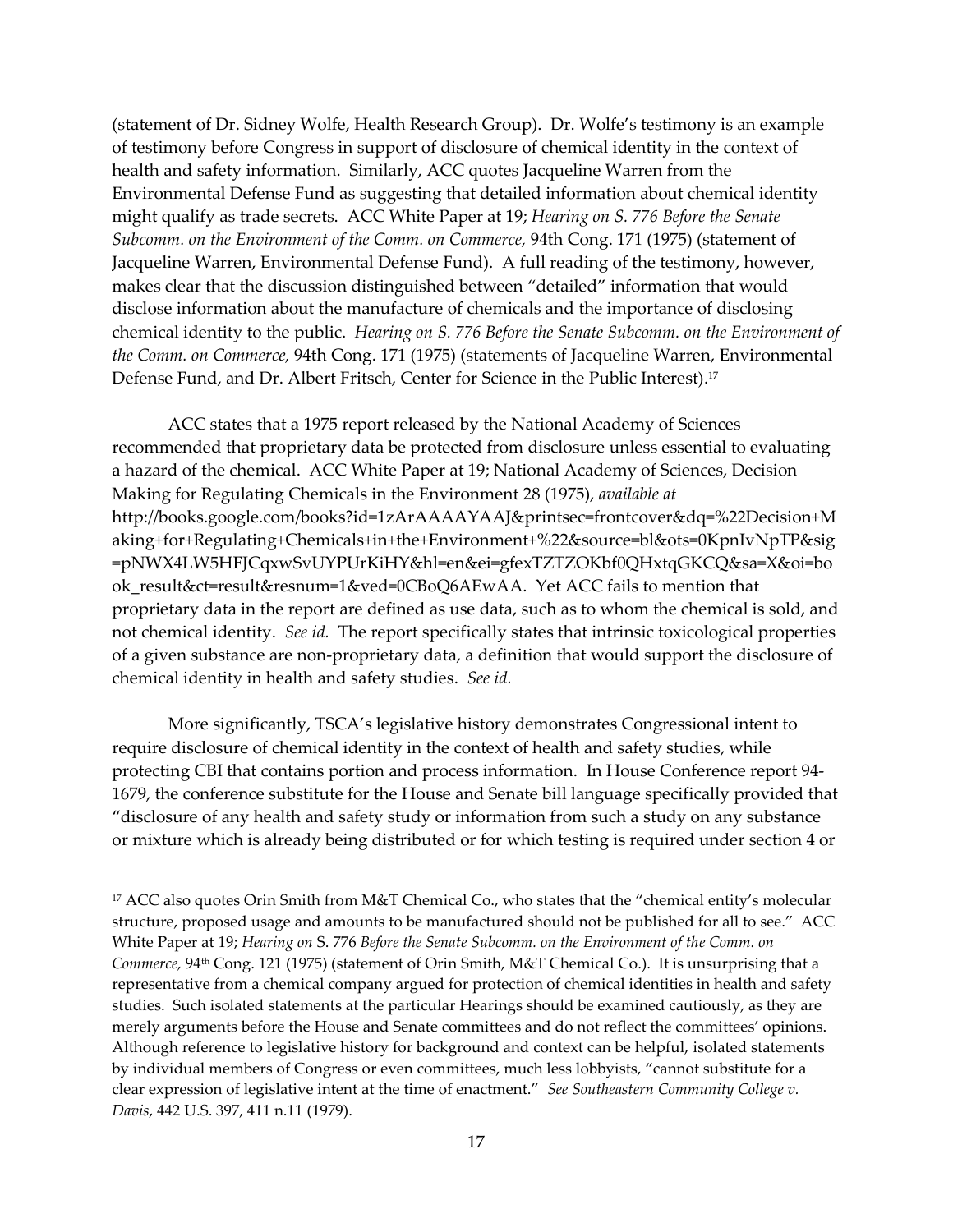for which notification is required under section 5, is not prohibited. Data in such a study which disclosed manufacturing *processes* or the *proportions* of a mixture may not be disclosed if such *processes* or *proportions* would otherwise be entitled to protection from disclosure.' H.R. Rep. No. 94-1679, at 36 (1976), *reprinted in* 1976 U.S.C.C.A.N. 4539,4576 (emphasis added). The report specifies that manufacturing processes and the proportions of chemicals in a mixture may not be disclosed, consistent with the language of TSCA section 14(b)(1)(B). *See id.; see also* 15 U.S.C.  $\{(5, 2613(b)(1)(B))\}$ .

Furthermore, TSCA House Committee Report 94-1341 stated 'in referring to data 'disclosing the portion of the mixture comprised by any of the chemical substances in the mixture,' the Committee intends to protect confidential trade secret information respecting the specific formulation of a mixture. However, the Committee does not intend to prohibit the Administrator from disclosing the *chemical substances* comprising the mixture by their order of quantity in the mixture.' H.R. Rep. No. 94-1341, at 51 (1976), Legis. Hist. at 458 (emphasis added).

A. ACC's Reliance on FIFRA is a Red Herring: FIFRA's Disclosure Terms are Inapposite

ACC's argument about the relevance of FIFRA to an understanding of TSCA suffers from some of the same obfuscation found elsewhere in the White Paper: perhaps most fundamentally, ACC conflates chemical identity with formulae, process or portion information. *See, e.g.,* ACC White Paper at 23 ('Several provisions explicitly protected confidential *formula*  information, including the *identity* of confidential inerts....") (emphasis added). The White Paper's core argument, though, is that TSCA's treatment of trade secrets was modeled after FIFRA. ACC White Paper at 15-22. ACC contends that the disclosure requirement in TSCA Section 14(b) "did not relate to proprietary data" in health and safety studies, "such as trade secret or confidential chemical identities, which under FIFRA were protected." ACC White Paper at 15. This argument is patently misguided: Section 14(b) clearly relates to information that would otherwise have been considered a trade secret or CBI. This was the very reason for Section 14(b). Moreover, FIFRA itself provides for the release of the identity of active ingredients. 7 U.S.C. §§ 136(n)(defining 'ingredient statement' to include the name and percentage of each active ingredient), (q)(2)(establishing that a "pesticide is misbranded if  $- (A)$ the label does not bear an ingredient statement...."). Indeed, nothing in the legislative history of TSCA suggests that TSCA's disclosure requirements concerning health and safety studies should be read in light of FIFRA, and a comparison of the language in the two statutes reflects significant and material distinctions. ACC's focus on FIFRA is a red herring.

FIFRA and TSCA reflect different approaches to questions of confidentiality. The statutes were each intended to address different circumstances and, with each, Congress offered solutions tailored to the purpose of the statute. For example, TSCA does not differentiate between active and inert chemicals, and specifies that information in health and safety studies regarding the 'portion of the mixture' or the manufacturing process of the chemical may not be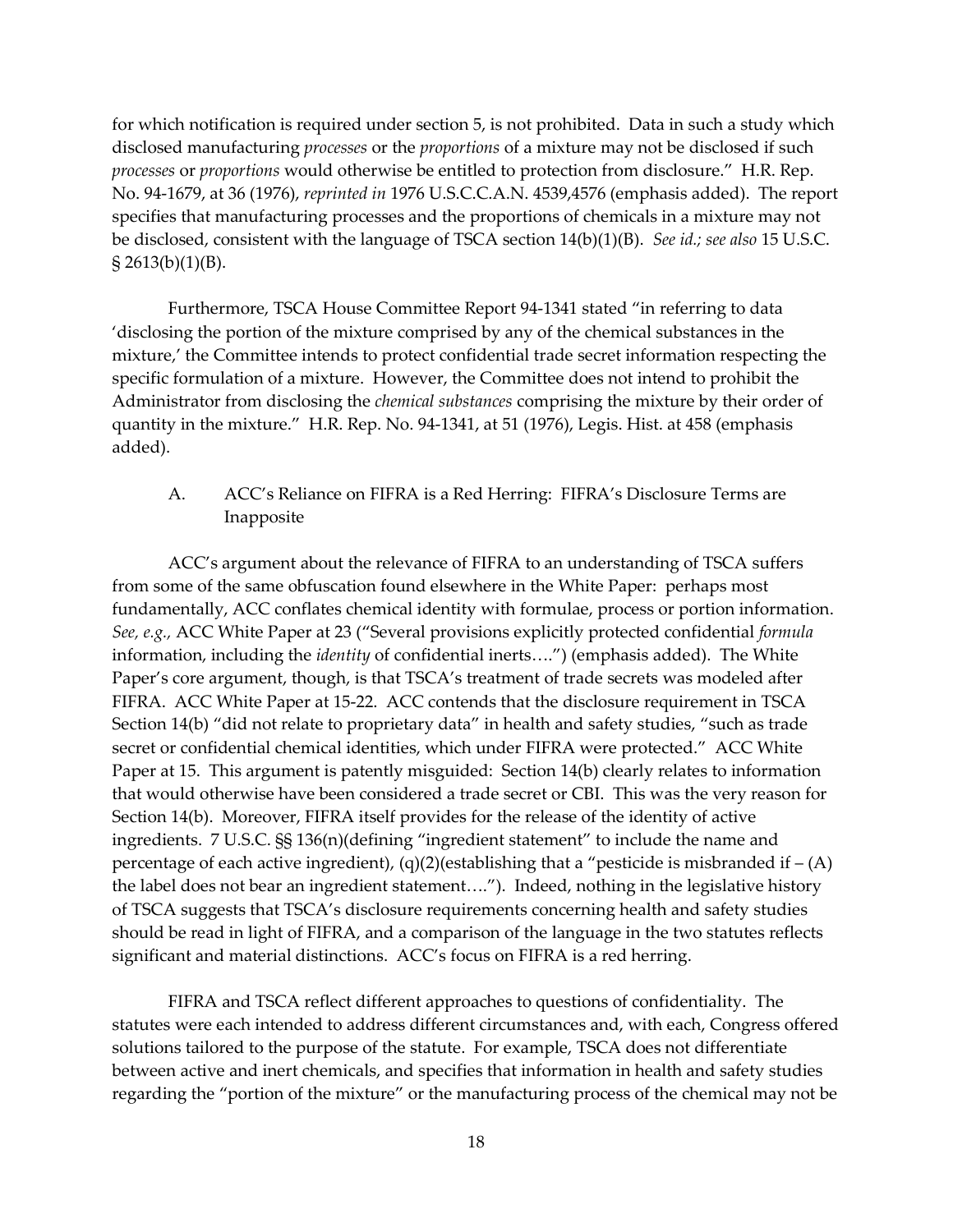revealed. *See* 15 U.S.C. § 2613(b)(1)(B). FIFRA, on the other hand, requires that active ingredients be disclosed on product labels, together with their percentage by weight, and only protects from disclosure the identity of inert ingredients. *See* 7 U.S.C. §§ 136(q), h(d)(1)(A)-(C); 40 C.F.R. § 156.10 $(g)$ . Since under FIFRA the active ingredients of pesticides are already revealed to the public, they face no confidentiality or trade secret issues. For inert ingredients, FIFRA labeling regulations require a listing of the total percentage by weight of all inert ingredients. *See id.*

Moreover, a comparison of the language in FIFRA and TSCA shows that Congress knew how to use explicit language to protect chemical identities from being disclosed, and chose not to do so in the context of data submitted to EPA under TSCA as part of health and safety studies. TSCA was enacted a few years after the FEPCA amended FIFRA, although the first TSCA bill was introduced in 1971 while the FIFRA amendments were still being considered. *See*  S. Rep. No. 92-970 (1972), *reprinted in* 1972 U.S.C.C.A.N. 4092; *Toxic Substances Control Act of 1971 and Amendment. Part 1: Toxic Substances*, *Hearing Before the Senate Committee on Commerce, Science, and Transportation*, 92nd Cong. (1971). FIFRA was subsequently amended by the Federal Pesticide Act of 1978, which provided that health and safety studies submitted under FIFRA should be publicly disclosed unless information in the study revealed the 'manufacturing or quality control processes,' methods for testing the quantity of deliberately added inert ingredients, or the 'identity or percentage quantity of any deliberately added inert ingredient of a pesticide.' *See* Federal Pesticide Act of 1978, Pub. L. No. 95-396 (1978) § 15(2); 7 U.S.C. § 136h(d). Section 10(d)(1)(C) of FIFRA specifically protects from disclosure any information that discloses the *identity* or percentage quantity of any deliberately added inert ingredient. The word 'identity' was used to specify that not only was the percentage quantity of the inert ingredient a trade secret but also the inert ingredient's identity. TSCA section 14(b)(1)(B) notably leaves out the word 'identity' and only specifies that information revealing manufacturing 'processes' and 'portion' of a mixture be protected from disclosure. The difference in the wording as to trade secret protection for health and safety studies is especially revealing given the relatively concurrent consideration and passage of amendments to FIFRA and TSCA. Congress evidently knew full well how to protect chemical identities from disclosure. It chose to do so with inert ingredients in FIFRA Section 10, and it chose not to do so with chemical identity of substances in health and safety studies in TSCA Section 14. *See* 7 U.S.C. § 136h(d)(1)(A)-(C); 15 U.S.C. § 2613(b)(1)(B).

B. ACC's Reliance on a Range of Provisions in Other Environmental Laws is Misplaced and Unpersuasive

Grasping at straws, ACC argues further that TSCA should also be read in light of the Emergency Planning and Community Right-to-Know Act (EPCRA), the Comprehensive Environmental Response, Compensation, and Liability Act (CERCLA), and the Superfund Amendments and Reauthorization Act (SARA). ACC White Paper at 22-26. Yet EPCRA was enacted in October of 1986, CERCLA, commonly known as Superfund, was enacted in December of 1980, and SARA amended CERCLA in October of 1986. *See* 42 U.S.C. § 11001 *et*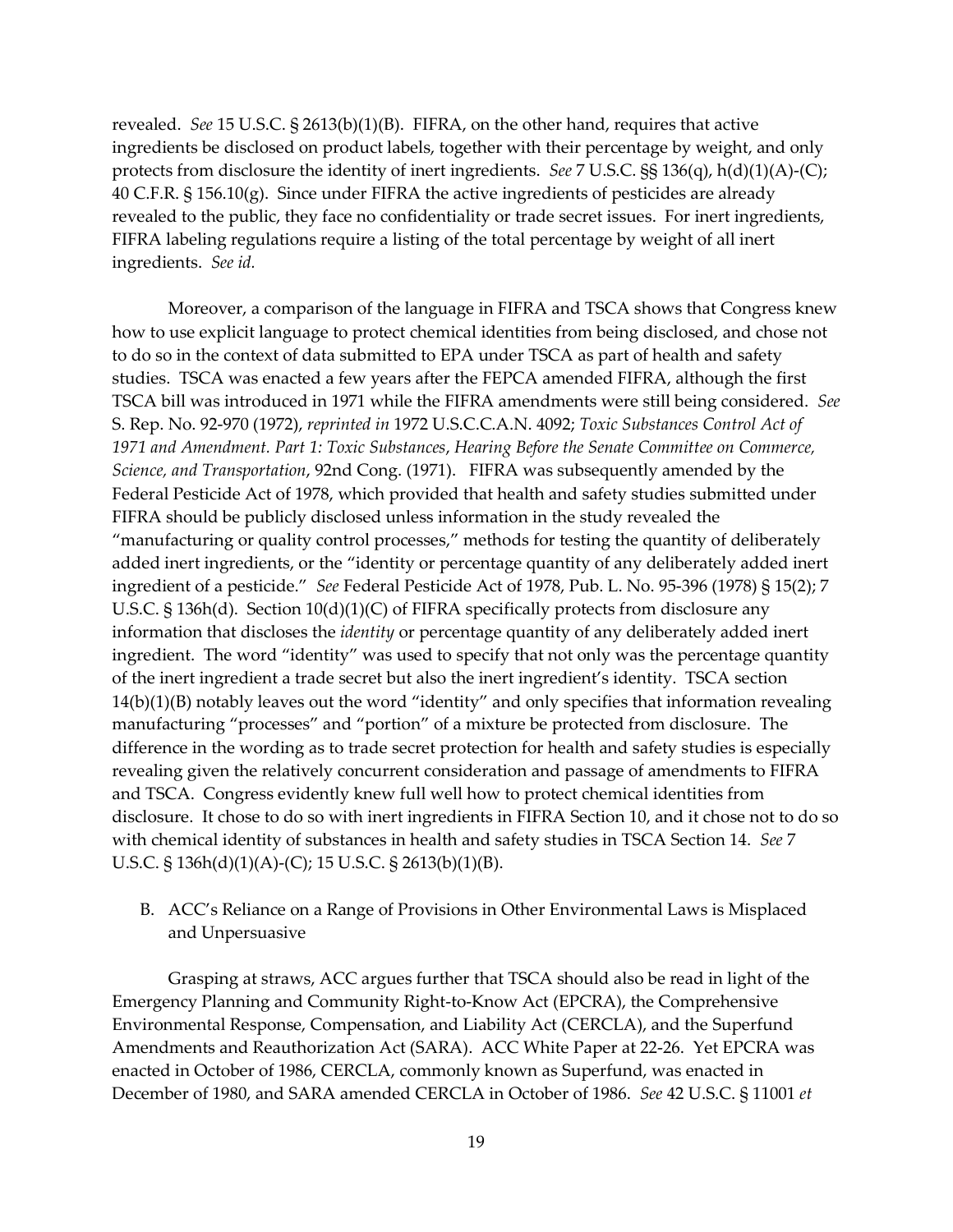*seq*. (1986); 42 U.S.C. § 9601 *et seq*. (1980). All of these statutes were enacted significantly later than TSCA and focus on the release of chemicals into the environment from individual facilities rather than manufactured products entering into commerce. *See id.* They do not shed light on Congressional intent in 1976 and should not be used as guidance for interpreting TSCA provisions.

IV. Generic Names Are Neither a Permissible Substitute for Disclosure Required by TSCA Section 14(b) Nor Do They Provide Sufficient Information to the Public

Section 14(b) does not contemplate the substitution of generic names for chemical identity in health and safety studies unless otherwise confidential chemical identity would reveal process or portion information. Neither do generic names provide sufficient information to the public. Incredibly, ACC seems to argue that using generic names will enhance access to information, suggesting that a search using a generic name will produce more information about the toxicology of a chemical than one using a CAS number or name. ACC White Paper at 30. Of course, nothing precludes a researcher from searching for the generic as well as the chemical name, though the reverse is not true. By definition, having only the generic name does not allow the researcher to identify and search for information about the specific chemical. Even with a generic name policy in place, the substitution of generic names creates a barrier to the flow of information and limits the possibility of understanding available health and safety studies.

To illustrate how the use of generic names obscures rather than illuminates information essential to the public's ability to understand and use health and safety information, we will examine: A) EPA's current guidance on selection of generic names; B) examples of actual generic names chemical manufacturers have provided when submitting 'substantial risk' notices to EPA as required under TSCA Section 8(e) and PMNs, and that EPA has in turn provided to the public; and C) an example of a generic name of a chemical for which a PMN was filed in the past that included health and safety studies, the specific chemical identity of which EPA has recently declassified pursuant to its 2010 policies.

## A. EPA's Current Guidance on Selection of Generic Names

1

EPA's current guidance document, 'Generic Names for Confidential Chemical Substance Identity," issued in 1985, provides examples of "acceptable" generic names to be used in lieu of a specific chemical identity.<sup>18</sup> One example is a set of 'acceptable' generic names for the specific chemical depicted below:  $2,2,3,3,4,4,5,5,6,6$  – Undecafluoro – N,N – bis(2 – hydroxyethyl)hexanamide.

<sup>18</sup> EPA, TSCA Inventory, 1985 Edition, Appendix B: Generic Names for Confidential Chemical Substance Identities, <http://www.epa.gov/oppt/newchems/pubs/genericnames.pdf> (last visited Feb. 29, 2010).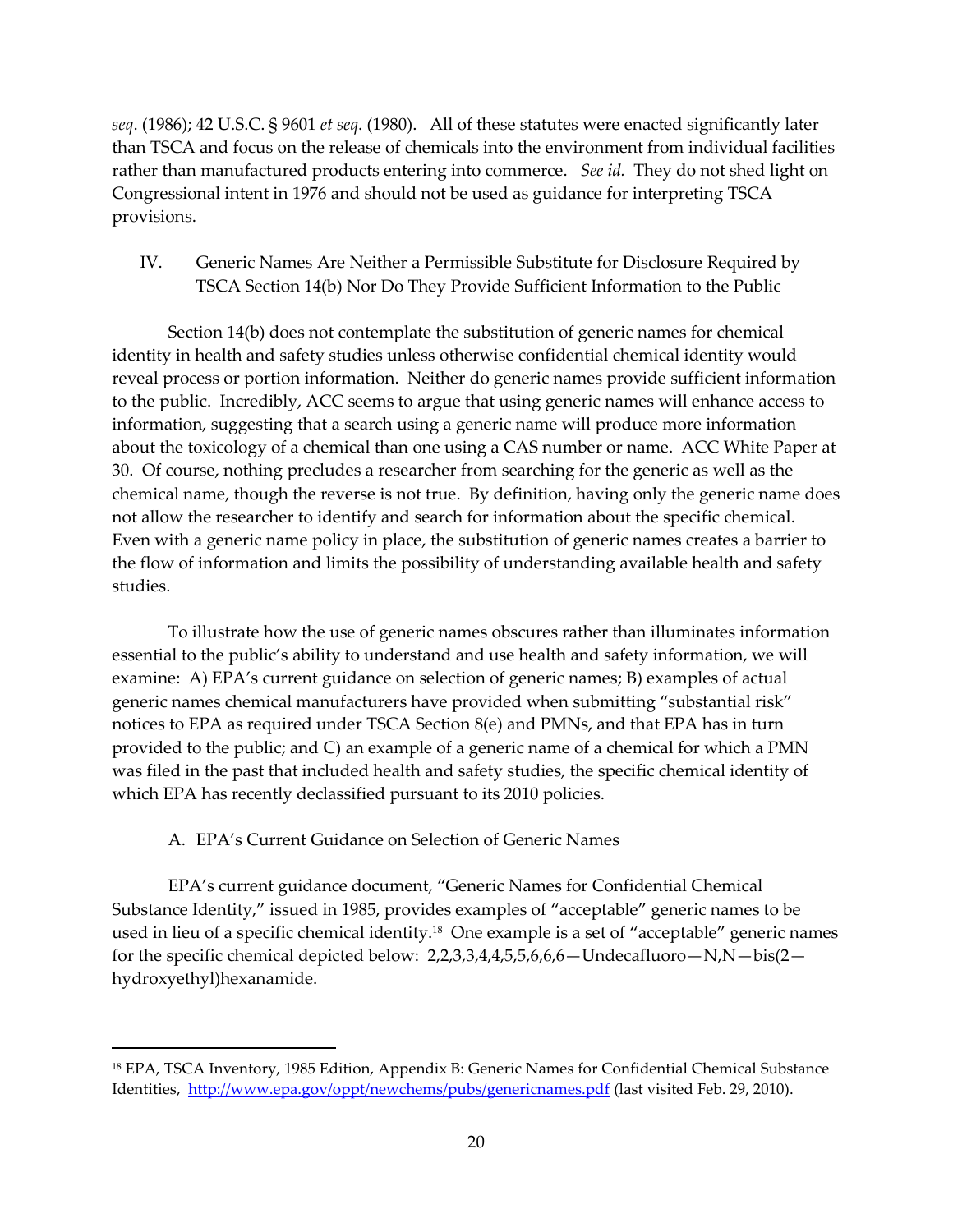

Each of the 'acceptable' generic names EPA allows for this chemical would encompass an exceedingly high number of potential chemical substances. For example, EPA suggests using a generic name that masks the fluorine (F) atoms in this substance (*i.e.*, N,N—Bis(2 hydroxyethyl), 2,2,3,3,4,4,5,5,6,6,6-undecasubstituted hexanamide). Such a generic name would include chemical substances with any possible combination of halogen atoms – bromine, chlorine, etc., replacing the fluorine atoms in each of the 11 positions shown above. This would theoretically include millions of distinct chemical compounds. Research has clearly shown that different forms of a chemical substance containing different types of halogen atoms can have very different toxicological profiles and environmental and biological fate. *See, e.g.,* EPA, Polybrominated Diphenyl Ethers (PBDEs) Action Plan (Dec. 30, 2009), [http://www.epa.gov/oppt/existingchemicals/pubs/pbdes\\_ap\\_2009\\_1230\\_final.pdf](http://www.epa.gov/oppt/existingchemicals/pubs/pbdes_ap_2009_1230_final.pdf) (variation in toxicity and environmental fate among PBDEs based on extent of bromination). In order to have a clear understanding of the potential toxicity of a chemical substance it is essential to know the types of halogen atoms present.

Another generic name EPA allows for this chemical masks the number of fluorine atoms contained in the substance (*i.e.*, Polyfluoro—N,N—bis(2—hydroxyethyl) hexanamide). In this case, the generic name would include chemical substances containing anywhere from 2 to 11 fluorine atoms, at any combination of positions in hexanamide portion of the chemical substance. Again, such a generic chemical name would literally include hundreds or thousands of distinct chemical substances. Studies have clearly indicated that the extent of halogenation of a chemical (i.e., the degree to which hydrogen atoms bound to carbon atoms have been replaced with halogen atoms) dramatically impacts its toxicity and environmental and biological fate. *See*, e.g., *id.* It is absolutely pertinent to know the extent to which it is halogenated in order to understand the potential risk of a chemical substance.

The generic names EPA's guidance allows to be substituted for specific chemical identities are far from capable of narrowing, to any manageable number, the universe of compounds to which a health and safety study relates, nor do they foster an understanding of the underlying chemistry that determines a chemical's toxicity.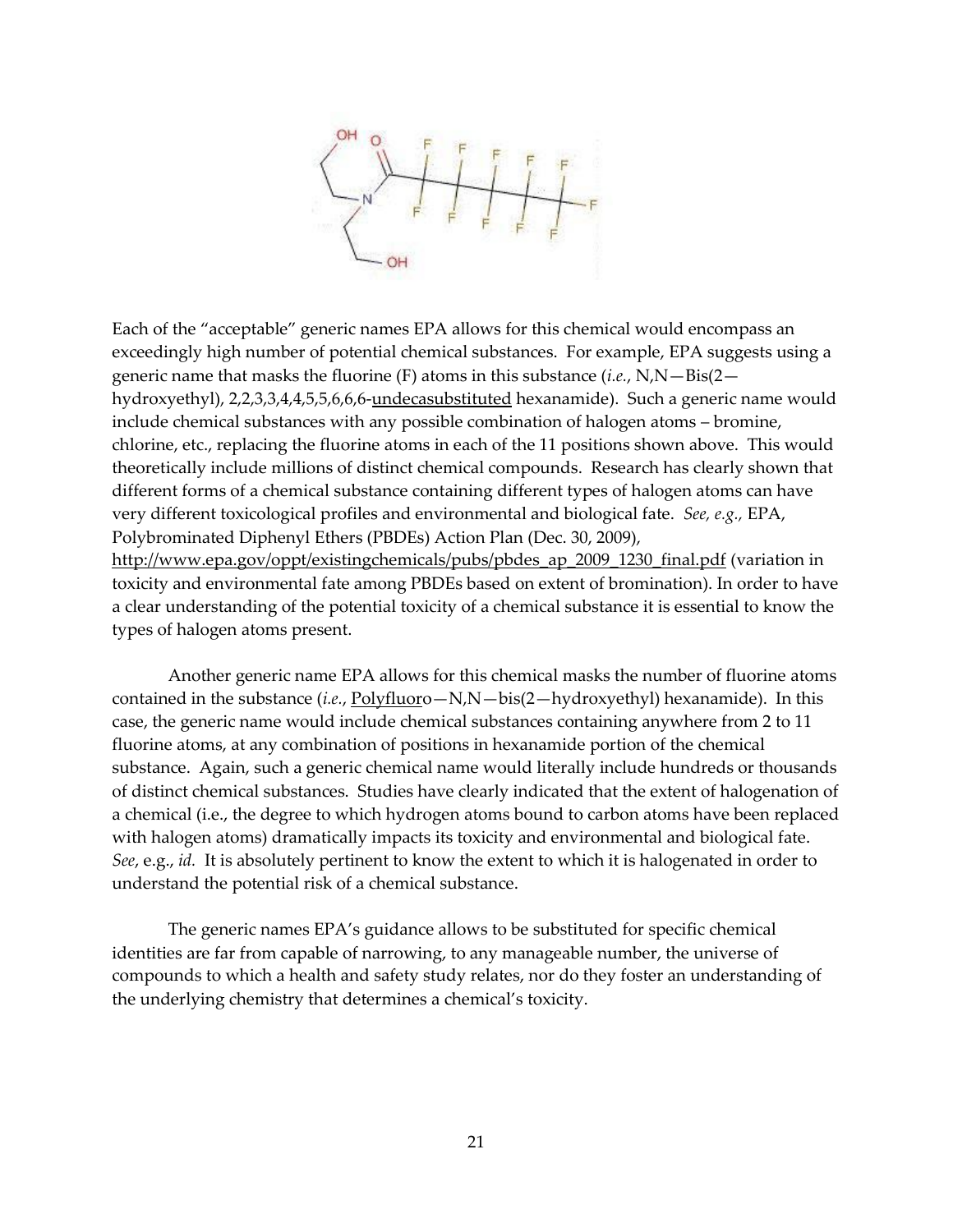B. Examples of Actual Generic Names Chemical Manufacturers have Provided When Submitting 'Substantial Risk' Notices to EPA under TSCA Section 8(e) and PMNs

Even with the existence of EPA guidance on the generation of generic chemical names, chemical companies have often chosen generic names that diverge completely from that guidance. For example, in the most recent monthly batch of Section 8(e) substantial risk notices received by the agency (January 2012) there are:

- four notices for chemicals whose identities have been masked and instead identified as 'Confidential \*2,'
- four notices for chemicals whose identities have been masked and instead identified as 'Substance A \*2,'
- four notices for chemicals whose identities have been masked and instead identified as "Substance  $B$   $*2$ ," and
- a notice for a chemical merely identified by the generic name "hydrofluorocarbon."<sup>19</sup>

These substantial risk notices could refer to any of a virtually infinite number of chemicals.

The same derisory approach to selection of generic names by chemical companies occurs in the context of PMN notifications. The most recent posting of PMNs received by EPA in the Federal Register (February 22, 2012) includes chemicals with specific identities that have been masked and replaced instead with generic names such as 'Acrylic copolymer' and 'Aromatic diazo compound.' 20 While these PMN notifications are not notifications of health and safety studies (see next section), the selection of generic names, wholly at odds with EPA's 1985 guidance, is frequent and ongoing in PMN submissions as well as in section 8(e) notices.

C. Example of a Generic Name of a Chemical for Which a PMN was Filed in the Past that Included Health and Safety Studies

In recent months, pursuant to its 2010 policies, EPA has begun declassifying health and safety studies and disclosing the associated specific chemical identities. *See* EPA, Increasing Transparency in TSCA,<http://www.epa.gov/oppt/existingchemicals/pubs/transparency.html> (last visited Feb. 29, 2012). Some of these health and safety studies were submitted with PMNs filed in the past. We have examined a number of these. For example:

 $\overline{a}$ 

<sup>19</sup> EPA, 8(e) and FYI Submissions Received January 2012,

<http://www.epa.gov/oppt/tsca8e/pubs/8emonthlyreports/2012/8ejan2012.html> (last visited Feb. 29, 2012).

<sup>&</sup>lt;sup>20</sup> Certain New Chemicals; Receipt and Status Information, 77 Fed.Reg. 35, 10512-10515 (Feb. 22, 2012), http://www.gpo.gov/fdsys/pkg/FR-2012-02-22/pdf/2012-4069.pdf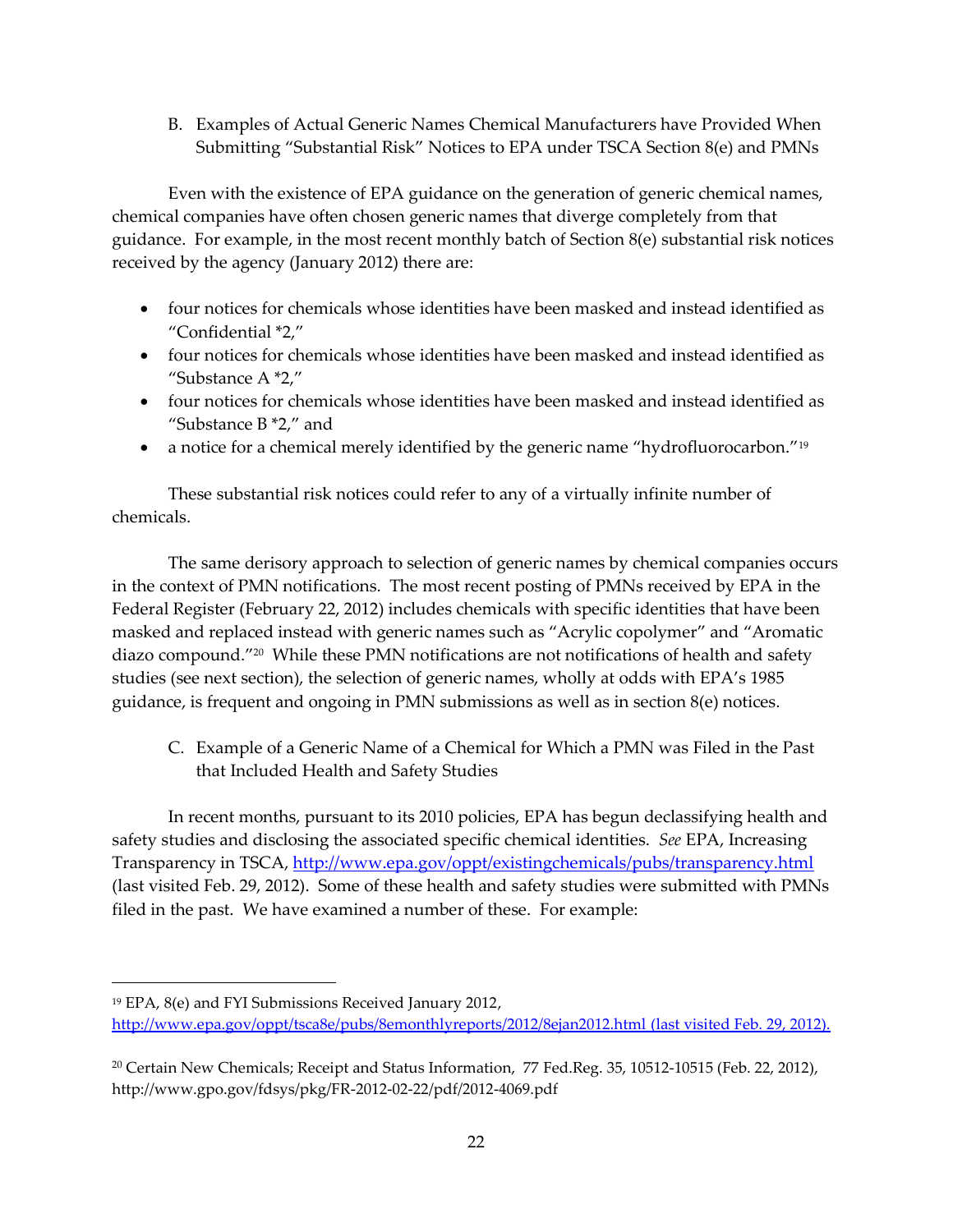- A PMN filed in 1999, for which a Notice of Commencement of manufacture was filed in 2002, was originally identified in the PMN merely as a 'Halogenated Alkane.' EPA recently posted a declassified copy of this PMN, which discloses the specific chemical identity as Propane, 1,1,1,3,3-pentachloro-. 21 Relative to the examples provided earlier, this generic name is more consistent with the 1985 guidance.
- Attached to the PMN were a Material Safety Data Sheet (MSDS) and a number of health and safety studies. These documents reveal the chemical to have considerable toxicity. The MSDS states, among other warnings:
	- o POSSIBLE REPRODUCTIVE HAZARD May cause birth defects or other reproductive harm based on animal data.
	- o INHALATION TOXIC. Exposure to high concentrations of vapor or mist can cause central nervous system depression with symptoms of headache, dizziness, stupor, loss of consciousness or death, depending on concentration and duration of exposure. Overexposure to vapors has been associated with severe adverse effects on the liver, kidney, and nasal epithelium. Exposure to high concentrations of similar materials can cause irregular heartbeat, cardiac arrest and death.
	- o CHRONIC EFFECTS Studies in laboratory animals indicate that exposure to vapors of this material can cause adverse effects on the liver, kidney, and nasal epithelium. Overexposure to similar materials has been shown to cause adverse effects on the fetus, such as birth defects.<sup>22</sup>

Until EPA's recent declassification, $2<sup>3</sup>$  none of these disturbing effects could have been linked to this chemical – not by any member of the public, workers handling this chemical, health or environmental researchers or other professionals, state, Tribal or local government officials, or companies using or contemplating using this chemical. None of these stakeholders would have been able to search for this information even had they somehow known the specific chemical identity, because only the generic name had been disclosed. All they would have known would be that some mystery 'Halogenated Alkane' now on the market had these toxic properties.

<sup>&</sup>lt;sup>21</sup> A copy of the original PMN, declassified chemical identity and associated health and safety studies is *available at* http://java.epa.gov/oppt\_chemical\_search/download?filename=09022526800b411d\_P-99- 1327\_10-12-2011\_PMN\_PHCS\_Original - 51990001327.pdf.

<sup>22</sup> *See id.*

<sup>23</sup> Unfortunately, EPA inadvertently kept the specific chemical identity of this 'halogenated alkane' confidential well past the time of its receipt of the NOC in 2002, in which the submitter relinquished its CBI claim on chemical identity that it had made in its PMN submission. Nevertheless, even had EPA promptly disclosed this chemical's identity at the time of the NOC filing, three years would have passed during which abundant, critical toxicity data for the chemical would have been kept secret from key public, governmental, and market constituencies mentioned above.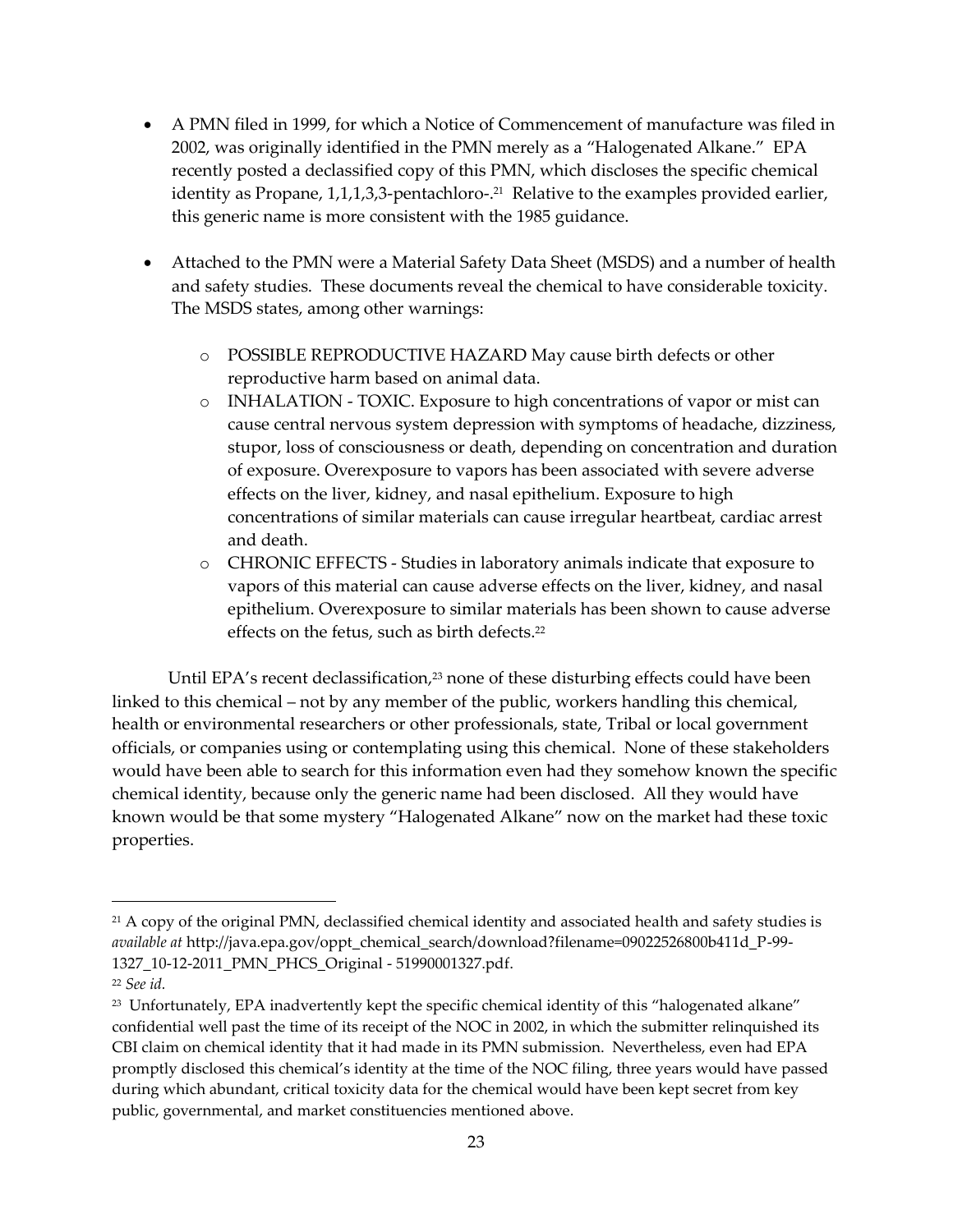ACC's proposed approach would allow the indefinite masking of the specific identity of such a chemical and its replacement by a useless generic name that could refer to any of hundreds or thousands of chemicals.

V. Even Under TSCA Section 14(a), Chemical Identity is Not Shielded from Disclosure Unless it is CBI

Pursuant to TSCA Section 14, even outside of the context of health and safety studies, chemical identity is not shielded from disclosure unless it qualifies as a trade secret under the Freedom of Information Act (FOIA), 5 U.S.C. § 552(b)(4). EPA regulations implementing the requirements of FOIA set forth the substantive criteria to be applied in making confidentiality determinations, which include, among other things, that 'the information is not, and has not been, reasonably obtainable without the business's consent by other persons (other than governmental bodies) by use of legitimate means . . .' and either 'the business has satisfactorily shown that disclosure of the information is likely to cause substantial harm to the business's competitive position' or the information is voluntarily submitted to the government and disclosure would likely impair the government's ability to obtain necessary information in the future.  $40 \text{ C.F.R. }$  § 2.208(c), (e)(1)-(2). Although the release of trade secrets is associated with some costs, changes in technology and, particularly, the ability of competitors to "deformulate" or reverse engineer the ingredients of products has an impact on whether chemical identity is in fact reasonably obtainable and, also, whether disclosure is likely to cause competitive harm. *See Kewanee Oil Co. v. Bicron Corp.,* 416 U.S. 470, 476 (1974) ("[T]rade secret law . . . does not offer protection against discovery by fair and honest means, such as by independent invention, accidental disclosure, or by so-called reverse engineering . . . .'); *Ctr. for Auto Safety v. Nat'l Highway Traffic Safety Admin.*, 93 F. Supp. 2d 1, 10-11 (D.D.C. 2000) ('No competitive harm can result if the information is publicly available through other sources.').<sup>24</sup> Any cost-benefit analysis of EPA's proposal should take into account that, even in the absence of the provisions of TSCA Section 14(b), chemical identity may not be considered CBI given increasing transparency worldwide as well as advances in the technology available to reverse engineer chemicals.

*Worthington Compressors, Inc. v. Costle,* 662 F.2d 45 (D.C. Cir.1981), sets forth the *cost* considerations in assessing whether reverse engineering makes information publicly available and hence not protected from disclosure. In *Worthington*, a manufacturer of air compressors requested all production verification and quality control reports submitted by other air compressor manufacturers. *Id.* at 48. The district court granted summary judgment for the EPA, which had disclosed the requested information. *Id.* at 52-53. The district court reasoned that the requested information was public because noise level information could be ascertained

<sup>&</sup>lt;sup>24</sup> The party requesting the information "bears the initial burden of producing evidence to show that the information is available through public sources, but the burden of persuasion remains with the party opposing disclosure.' *Id.* (citing *NW Coal. for Alts. to Pesticides v. Browner,* 941 F.Supp. 197, 202 (D.D.C.1996)).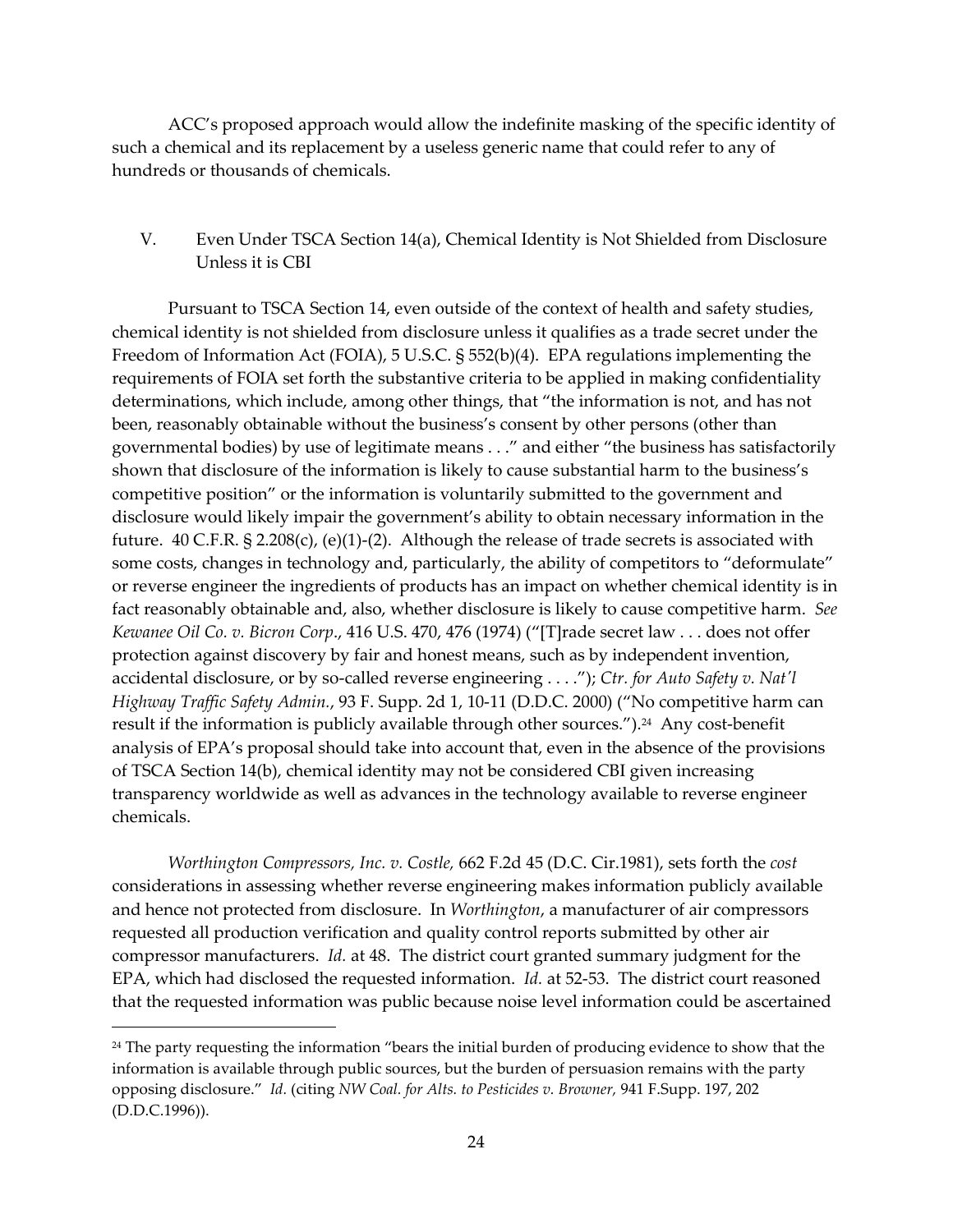through private testing (by purchasing a compressor and duplicating standard noise test procedures) and design and engineering specifications could be reverse engineered. *Id.* The D.C. Circuit reversed, finding that summary judgment was precluded, but recognized that the ability to reverse engineer raised factual questions about whether information was publicly available:

In this case, . . . the requested information is available, at some cost, from an additional source. In our view, this requires that the inquiry be expanded to include two considerations: (1) the commercial value of the requested information, and (2) the cost of acquiring the information through other means.

The first consideration is based on the obvious fact that a submitter can suffer competitive harm only if the requested information has commercial value to competitors. When the information does have commercial value, the second consideration comes into play. If the information is freely or cheaply available from other sources, such as reverse engineering, it can hardly be called confidential and agency disclosure is unlikely to cause competitive harm to the submitter.

*Id.* at 51. Because material factual issues existed as to the cost of seeking the requested information, the commercial value of such information, and the practicality of reverse engineering, the D.C. Circuit found that summary judgment was inappropriate.

In *NW Coalition for Alternatives to Pesticides v. Browner*, plaintiffs sought the common names and CAS numbers of inert ingredients in certain pesticides. 941 F. Supp. 197 (D.D.C. 1996). The court determined that the common names and CAS numbers of the ingredients were not trade secrets, but nevertheless found that some of the information was protected as CBI. *See*  id. at 202-205. The court noted that:

There is no genuine issue of material fact as to the economic feasibility of identifying the common names and CAS numbers of inert ingredients through 'reverse engineering.' Plaintiffs state that reverse engineering to identify *ingredients* is common practice in the pesticide industry. . . . Defendants state that it is costly and impracticable to reverse engineer pesticide *formulas*. Neither factual proposition is challenged, and both are accepted as true. Lying between those two propositions, however, and unexplained on this record, is the question of how difficult and costly it is or would be to learn the identity of the inert ingredients of the six pesticides in question by reverse engineering.

*Id.* at 202. The court found that EPA failed to meet its "burden of both production and persuasion' on this point. *Id.*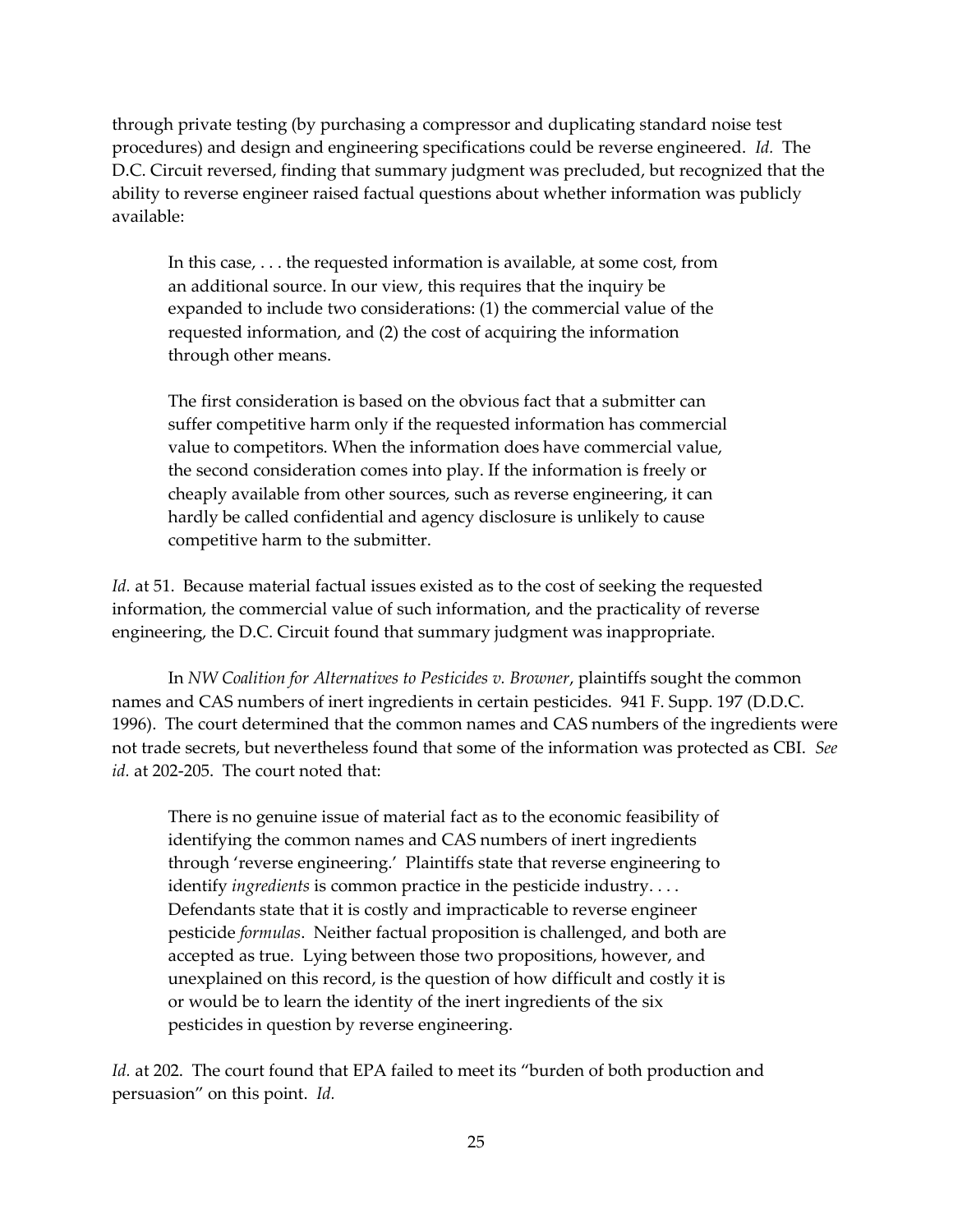VI. Disclosure is Associated with Social and Economic Benefits, Which Were Ignored by ACC

ACC quotes a Council on Environmental Quality report to show that chemical identities in health and safety studies have recognized economic value. Specifically, ACC points to language in the report stating that "specific identification of a product in a health and safety study may inform competitors that a product has commercial value or that it is used in a particular manufacturing process,' and that 'although the sensitivity of releasing confidential data is greatest at the beginning of a product's commercial life cycle, release of such data about an existing product may have the same economic consequences as disclosure of confidential data regarding a new product.' ACC White Paper at 5; *see also* U.S. Council on Environmental Quality, Toxic Substances Strategy Committee, Toxic Chemicals and Public Protection: A Report to the President 48 (1980). ACC, however, fails to mention that these statements are selectively taken from the first half of a section in the CEQ report that first assesses the drawbacks of routine disclosure of confidential health and safety data, and then goes on to consider the benefits of routine disclosure. *See* CEQ Toxic Substances Strategy Committee, Toxic Chemicals and Public Protection at 49-54. The report points out, 'the need for assessing risks from the increasing number of potentially toxic chemicals in the environment and the well-recognized right of citizens to be informed about their health and well-being are strong arguments for public access to data reflecting on the safety or health effects of a chemical to which they may be exposed." *See id.* at 49. The report further notes the following consequences of nondisclosure:

> First, the value of scientific peer review is lost, and errors in test methods or data may not be detected. Failure to identify potential dangers because of faulty data may have serious health or environmental consequences. Second, the possibility of needless duplication of tests, with the attendant waste of scarce scientific resources, is enhanced. Third, advancement of scientific knowledge can be hindered by one researcher's lack of access to the experience and insights of another.

*Id.* at 50. The CEQ report concluded that not all health and safety data was confidential, and that 'the trend in recent legislation, particularly TSCA and FIFRA, is to accord confidential health, safety, and efficacy data less protection from disclosure than general confidential information on the ground that the public has an especially strong interest in access to these data.' *Id.* at 47.

Undoubtedly, there are costs associated with disclosure of previously confidential chemical identities. Yet, when information is withheld from the public and the scientific community, there are also adverse consequences. The empirical relationship between confidentiality of business information on the one hand and innovation and economic growth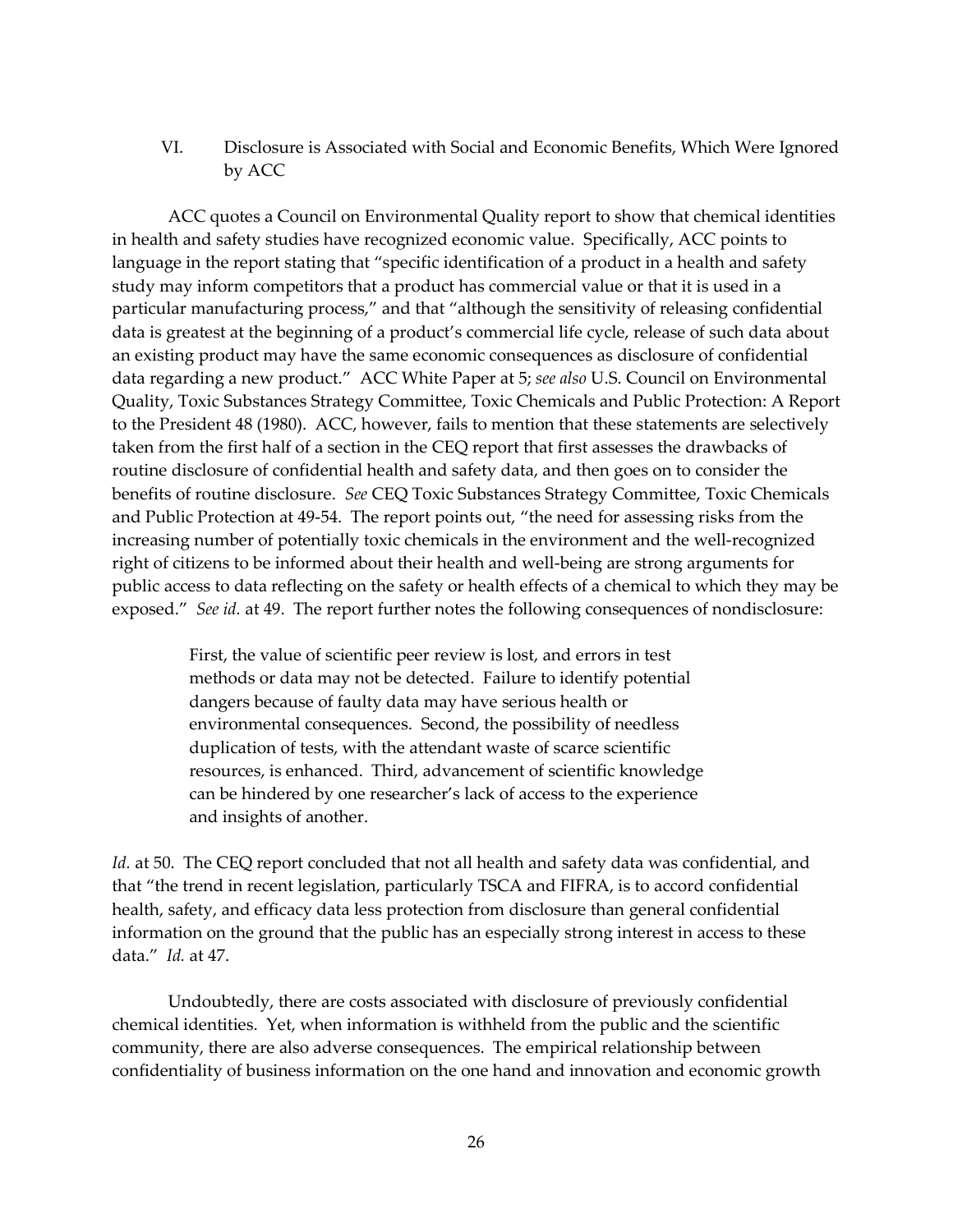on the other, assumed by ACC, is inconclusive.<sup>25</sup> For example, confidentiality can hamper productive innovation in a way that may offset any innovation incentive provided by the prospect of maintaining trade secrets. When an inventor maintains a trade secret, innovators will not be able to learn from the scientific and technological insights that led to the original invention, slowing the overall rate of innovation. 26 To make matters worse, under trade secret laws, firms are likely to waste scarce resources pursuing an invention that has already been made rather than investing in socially productive innovation.<sup>27</sup>

The lack of publicly available information also impedes the market from responding to the demand for safer chemicals because sufficient information is not available to help the market, generally, and consumers, in particular, distinguish safe from unsafe chemicals. Secrecy has an impact on all players in the market: consumers, workers, downstream industrial users of chemicals, and others. As the Final Report of California's Green Chemistry Initiative stated, 'There are tens of thousands of chemicals in use today, but we know very little about how they effect people or the environment. This information gap prevents the free market from working properly to stimulate the innovation of safer, healthier substitutions.' California Green Chemistry Initiative, Final Report at 1 (December, 2008); *see also* Joseph H. Guth, et al., *Require Comprehensive Safety Data for All Chemicals*, 17 New Solutions 233, 234 (2007) (data gaps 'constitute a `failure' in the chemicals market economy that prevents buyers of chemicals from choosing safer alternatives and reduces market incentives for the chemical industry to innovate safer chemicals').

<sup>25</sup> *See* U.S. Council on Environmental Quality, Toxic Substances Strategy Committee, Toxic Chemicals and Public Protection: A Report to the President 47 (1980) ("it is unclear today how much that incentive [to innovate] is affected by disclosure of confidential health, safety, and efficacy data').

<sup>26</sup> Robert G. Bone, *A New Look at Trade Secret Law: Doctrine in Search of Justification*, 86 Cal. L. Rev. 241, 266- 267 (1998).

<sup>27</sup> *Id.*; *see also* Thomas O. McGarity and Sidney A. Shapiro, *The Trade Secret Status of Health and Safety Testing Information: Reforming Agency Disclosure Policies*, 93 Harv. L. Rev., 837, 845 (1980).